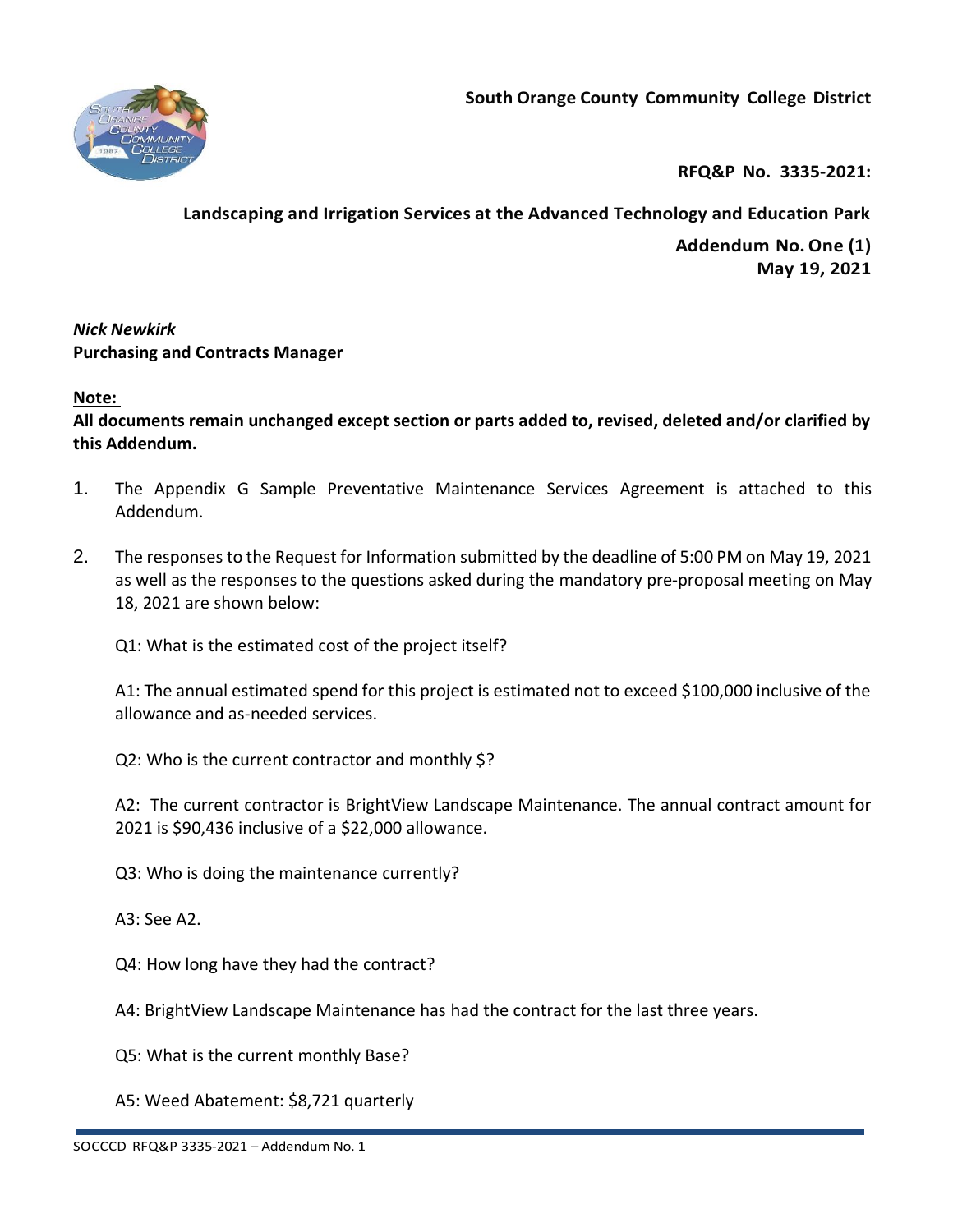Base Landscaping & Irrigation and Weekly Street & Parking Lot Sweeping: \$2,796 monthly

Q6: Has the scope of work changed? A6: No.

Q7: Why is the contract out to bid?

A7: The current contract is expiring on June 30, 2021.

Q8: How much was spent on extras this last year?

A8: The District hasn't utilized the contracted services to the extent of the intended scope.

Q9: Is South Orange County Community College Satisfied with the current condition?

A9: The current site conditions do not meet the District's expectations.

Q10: Can you provide a map with detailed boundaries of the ATEP location?

A10: A site map was included in the RFQ&P via a link in the "Reference Documents" section. The red and blue lines provide the boundaries.

Q11: What is the expectation for undeveloped areas?

A11: See ATEP Site Plan referenced in A10 above, extents of the undeveloped areas are shown in Red, and the expectation is to have this area cleared/mowed quarterly along with any as-needed tree care.

Q12: Is there turf present at ATEP site? If so, how many SQFT/AC.?

A12: There is no turf present at ATEP.

Q13: Which "paved streets" are expected to have street sweeping services? Is street sweeper required at parking lot and round about locations only? Are surface streets around ATEP included (Red Hill Ave., Valencia Ave., Armstrong Ave., and Victory)?

A13: See ATEP Site Plan referenced in A10 above, extents of street sweeping are shown in Blue, inclusive of the parking lot.

Q14: Is vandalism contractor's responsibility or extra?

A14: Vandalism would not be the responsibility of the contractor.

Q15: Are all irrigation repairs labor and materials contractor's responsibility or extra?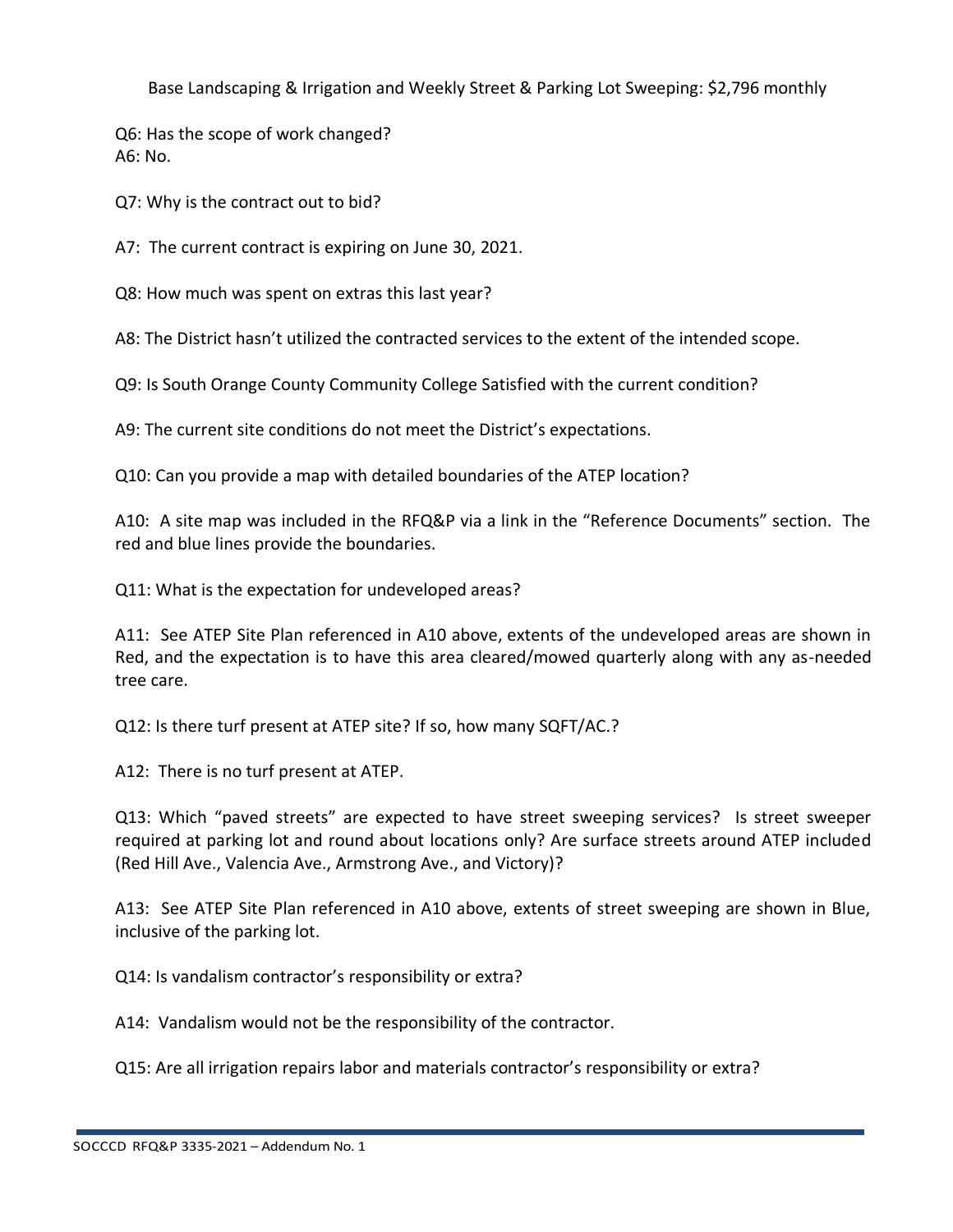A15: All irrigation repairs identified during the weekly scheduled maintenance services shall be approved by the District prior to such services being undertaken. For all as-needed repairs, the contractor shall provide services upon District's request. The cost for such irrigation repairs inclusive of labor and material shall be pursuant to the Fee and Rate Proposal Form E.

Q16: Is contractor responsible for irrigation system from meter, controller, or backflow?

A16: The Contractor is responsible for everything after the meter.

Q17: There are several empty planter locations with ATEP displays at roundabouts and on corners, is contractor expected to landscape these locations?

A17: That will be an added service based on the unit prices being provided for "As-Needed Materials". However, annual mulching is part of the base services.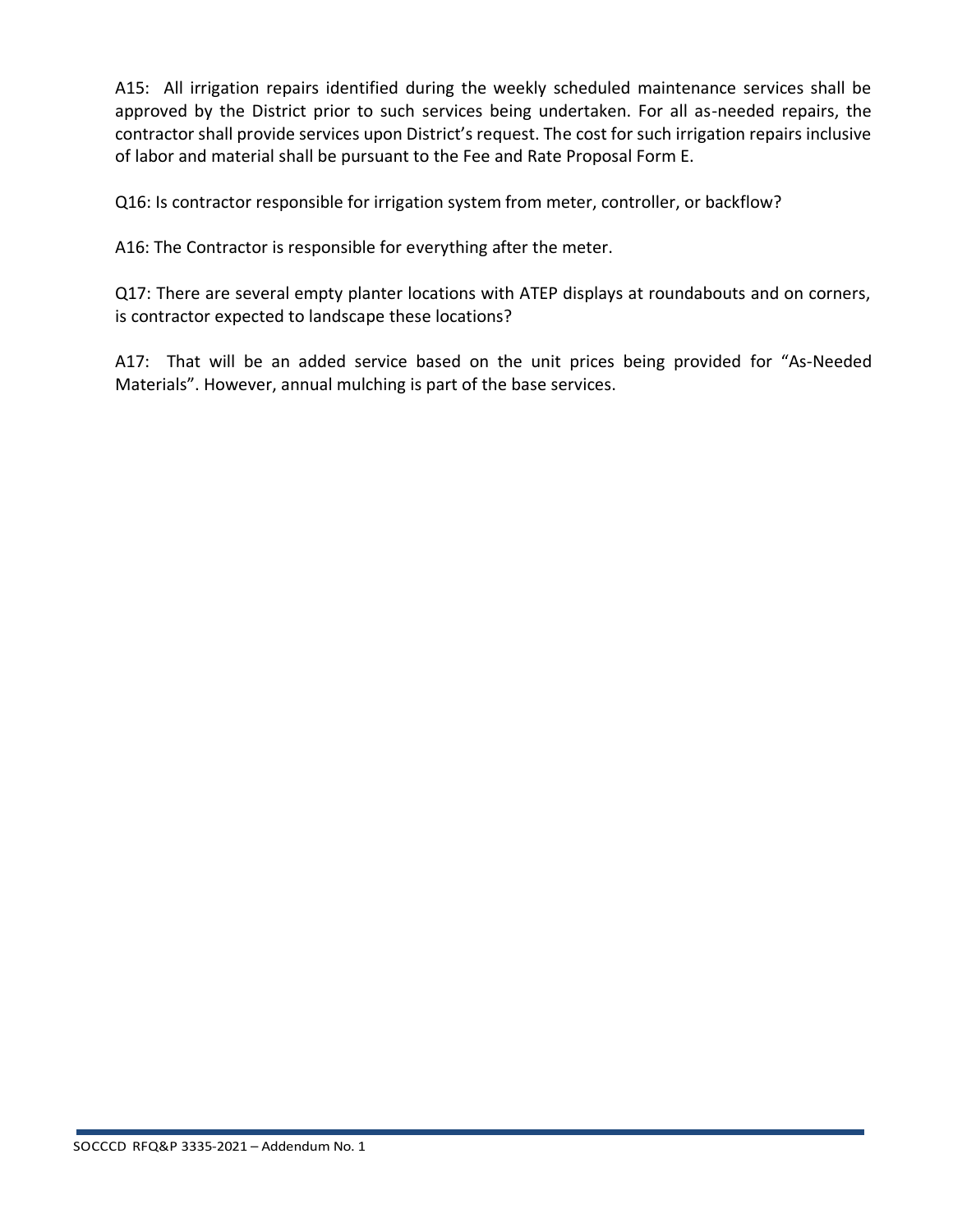# **APPENDIX G**

# **Sample Preventative Maintenance Services Agreement Landscaping and Irrigation Services at the Advanced Technology and Education Park**

The Proposer shall thoroughly review the below Agreement. As part of the proposal submission, indicate in a separate Tab of the RFQ&P Response the Proposer's acceptance of all terms and conditions set forth in the Agreement. If there is any term or condition of the Agreement, which a Proposer requests to be modified, the Proposer must: (i) specifically identify such term or condition; and (ii) set forth the specific text of the modification requested for each such term or condition. Notwithstanding any requested modification to any term or condition of the Agreement, no such modifications are binding on the District or enforceable against the District unless the District affirmatively and specifically accepts any such requested modification. Any Proposer whose RFQ&P Response does not identify requested modifications to terms or conditions of the Agreement will be deemed to have agreed to all terms and conditions set forth therein; if awarded the Agreement, such Proposer must execute the Agreement in the form and content attached hereto subject only to elements of such Proposer's RFQ&P Response accepted by the District.

Proposer agrees to the Agreement's terms and conditions with no exceptions.

YES □ NO □

If no, pursuant to the above instructions, submit all exceptions in a separate tab.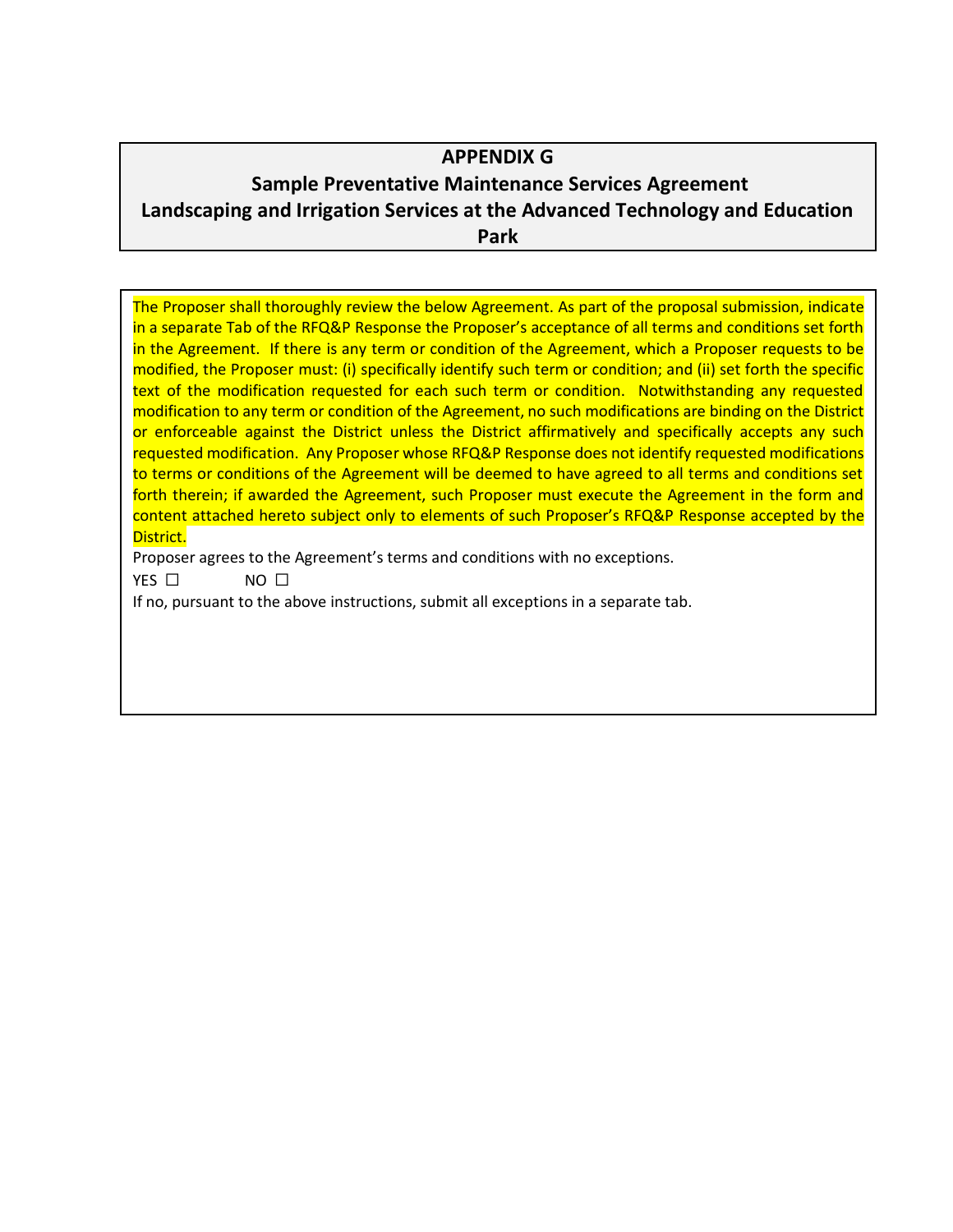

# **SOUTH ORANGE COUNTY COMMUNITY COLLEGE DISTRICT**

### **PREVENTATIVE MAINTENANCE SERVICES AGREEMENT**

This Preventative Maintenance Services Agreement ("Agreement") is between **South Orange County Community College District [[ Campus Location ]]** ("District"), a California community college district and political subdivision of the State of California, and **[[ Name (Primary Second Party) ]]** ("Contractor"). District and Contractor are also referred to collectively as the "Parties" and individually as Party.

WHEREAS, the District operates community colleges at multiple campuses, including Irvine Valley College ("IVC"), Saddleback College ("SC"), and the Advanced Technology and Education Park (ATEP); the foregoing are referred to herein collectively as the "Sites" and individually as a "Site".

WHEREAS, District desires to obtain landscaping and irrigation services at the ATEP Site, are hereafter referred to as "Project"; and

WHEREAS, the District issued Request for Qualifications and Proposals (RFQ&P) No. 3335-2021 for Landscaping and Irrigation Services at the Advanced Technology and Education Park, and Contractor submitted a written response to the RFQ&P; Landscaping and Irrigation Services at the Advanced Technology and Education Park are hereafter referred to as "Services"; and

WHEREAS, the terms "Project" and "Services" shall be used interchangeably within this Agreement; and

WHEREAS, the Contractor is duly licensed as a Contractor in the C-27 Landscaping classification by the Contractors State License Board; and

WHEREAS, the reference to "Contractor" hereafter shall include but not be limited to the Contractor and Contractor's employees, representatives, subcontractors, agents, board of trustees, and volunteers; and

WHEREAS, Contractor is specially trained, experienced, skilled, authorized, certified, and fully licensed as required by the State of California, experienced and competent to provide the Services subject to this Agreement in conformity with the laws of the State of California; and

WHEREAS, the terms and conditions for the Contractor's completion of Services are set forth in this Agreement; and

NOW, THEREFORE, the parties hereto agree as follows:

#### 1. **SCOPE OF CONTRACTOR'S SERVICES.**

A. **Services.** The Contractor's Services shall consist of those Services performed by the Contractor and Contractor's employees as enumerated in this Agreement, along with all aspects of Services as identified in RFQ&P 3335-2021 Landscaping and Irrigation Services at the Advanced Technology and Education Park, referenced herein and made a part hereof as Attachment A and Contractor's Proposal, referenced herein and made a part hereof as Attachment B. The Agreement, Attachment A and Attachment B shall collectively be defined as the "Services." The Parties understand and agree that the Agreement along with the Final Fee and Rate Proposal (Attachment C) shall be the prevailing and governing documents and that Attachments A and B are intended to cooperate and be complementary.

### a. **Schedule for Base Landscaping and Irrigation Services**.

- i. **Contractor's Services Schedule.** Prior to commencing Services for this Agreement and within fifteen (15) days after the District's award of this Agreement, the Contractor shall prepare and submit to the District for review and acceptance a detailed schedule for base landscaping and irrigation Services the Contractor will complete during the first twelve (12) months of the Agreement which shall include the following:
	- (a) Schedule/Calendar of Events indicating when all Services will be performed.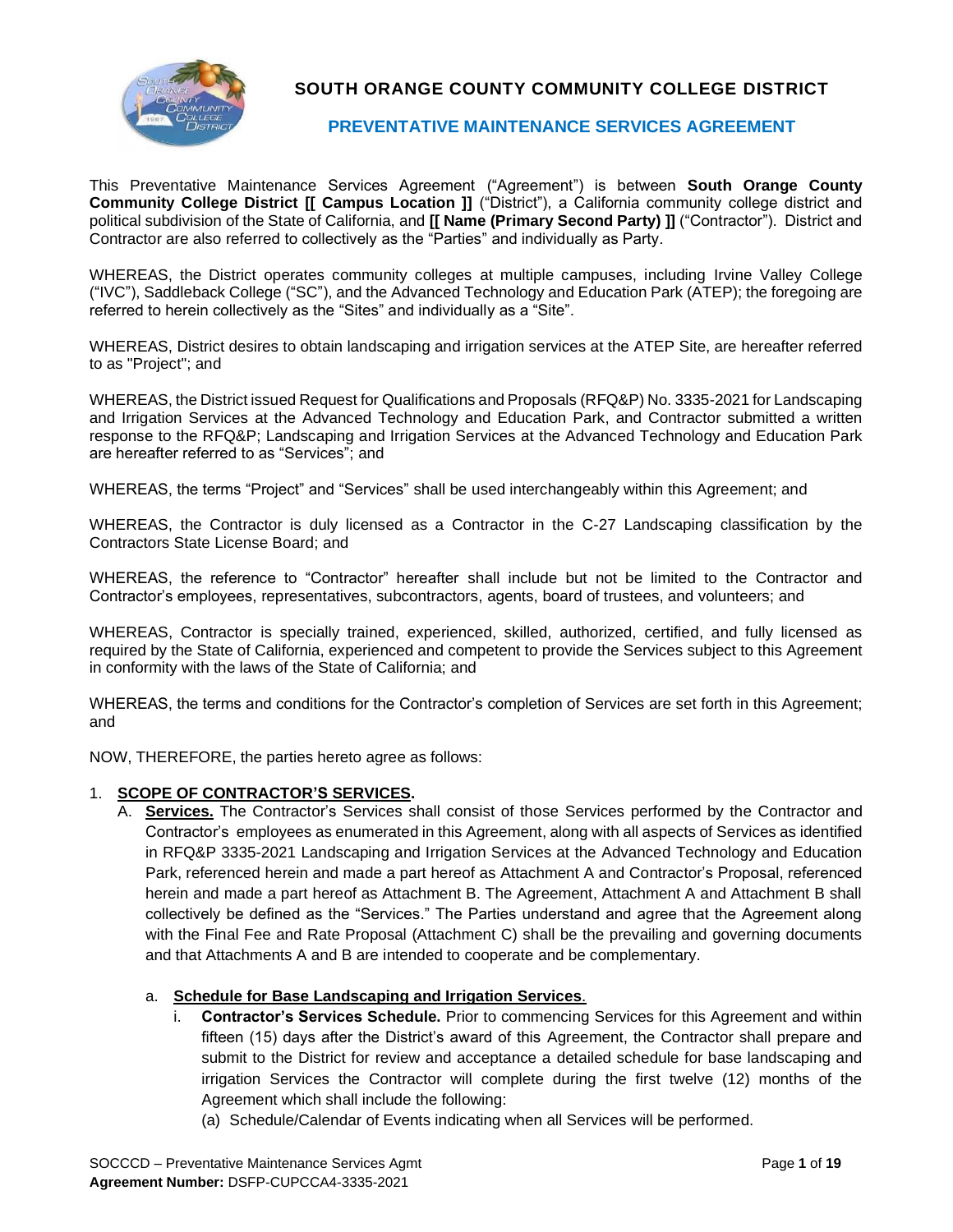- (b) Outline of Contractor's personnel daily/weekly/monthly/quarterly/bi-annually/annual tasks for all Services.
- ii. **District Review and Acceptance of Contractor's Services Schedule.** The District shall have ten (10) days to review the Contractor's Schedule for Services to accept the same or to provide review comments to the Contractor for incorporation into the Services Schedule. The Contractor shall incorporate District review comments into the Services Schedule and submit the revised Services Schedule to the District for review and acceptance. The foregoing review and revision process shall continue until the District has accepted the entirety of the Services. The Services Schedule shall be prepared with commercially available project scheduling software approved in advance by the District.
- iii. **Annual Services Schedule.** The Contractor shall prepare a Services Schedule for each twelve (12) month increment of the Term ("Annual Services Schedule"). The Contractor shall submit the Annual Services Schedule to the District for review and acceptance at least sixty (60) days prior to expiration of the then current twelve (12) month increment of the Term. Each Annual Services Schedule is subject to District review and Contractor revisions as necessary to obtain District acceptance of the entirety of the Annual Services Schedule.
- iv. **Liquidated Damages for Failure to Comply with Services Schedule.** Failure of the Contractor to start and complete Services in accordance with the Services Schedules prepared by the Contractor and accepted by the District will subject the Contractor to Liquidated Damages set forth in this Agreement.
- B. **Industry Standards**. The Contractor shall complete all Services: (i) in accordance with applicable industry/professional "best practices"; (ii) any and all applicable manufacturer requirements and recommendations; (iii) the terms of this Agreement; and (iv) applicable laws, rules and regulations.
- C. **Permits and Licenses.** At all times when providing Services, the Contractor shall maintain all licenses, certifications, permits, governmental authorizations or approvals required by any federal, state, regional or local governmental agency to provide the Services and perform other obligations of the Contractor under this Contract. The foregoing includes without limitation: (i) City business license; (ii) CLSB Contractors' license in the C-27 electrical classification; and (iii) Department of Industrial Relations ("DIR") contractor registration.
- D. **California Department of Pesticide Regulation Requirements**. Contractor shall be currently licensed in good standing as a Pesticide Registered Applicator Business with the California Department of Pesticide Regulations. A Qualified Applicator License shall be required for all staff applying pesticide on site throughout the duration of the Agreement per California Department of Pesticide Regulation requirements.
- E. **Irrigation System Equipment Damage or Destruction.** The Contractor is responsible for damage or destruction to the irrigation system equipment, provided that damage or destruction is as a result of the Contractor's: (i) negligent or willful conduct; or (ii) breach of obligations under this Contract. The Contractor is responsible for costs, expenses, and losses resulting from (i) or (ii) above, which arise out of or are related to repairs or replacement of damaged or destroyed irrigation system equipment and the loss of services provided by the damaged or destroyed irrigation system equipment.

### F. **Employment of Labor**.

a. **Prevailing Wage Rates.** If any portion of the Services are deemed by the Department of Industrial Relations, Division of Labor Standards Enforcement ("DLSE") to be in the nature of "public works" requiring the payment of applicable prevailing wage rates, the Contractor is solely responsible for compliance with the obligation to make payment of at least the applicable prevailing wage rate and all other administrative requirements associated with prevailing wage rate payments, including without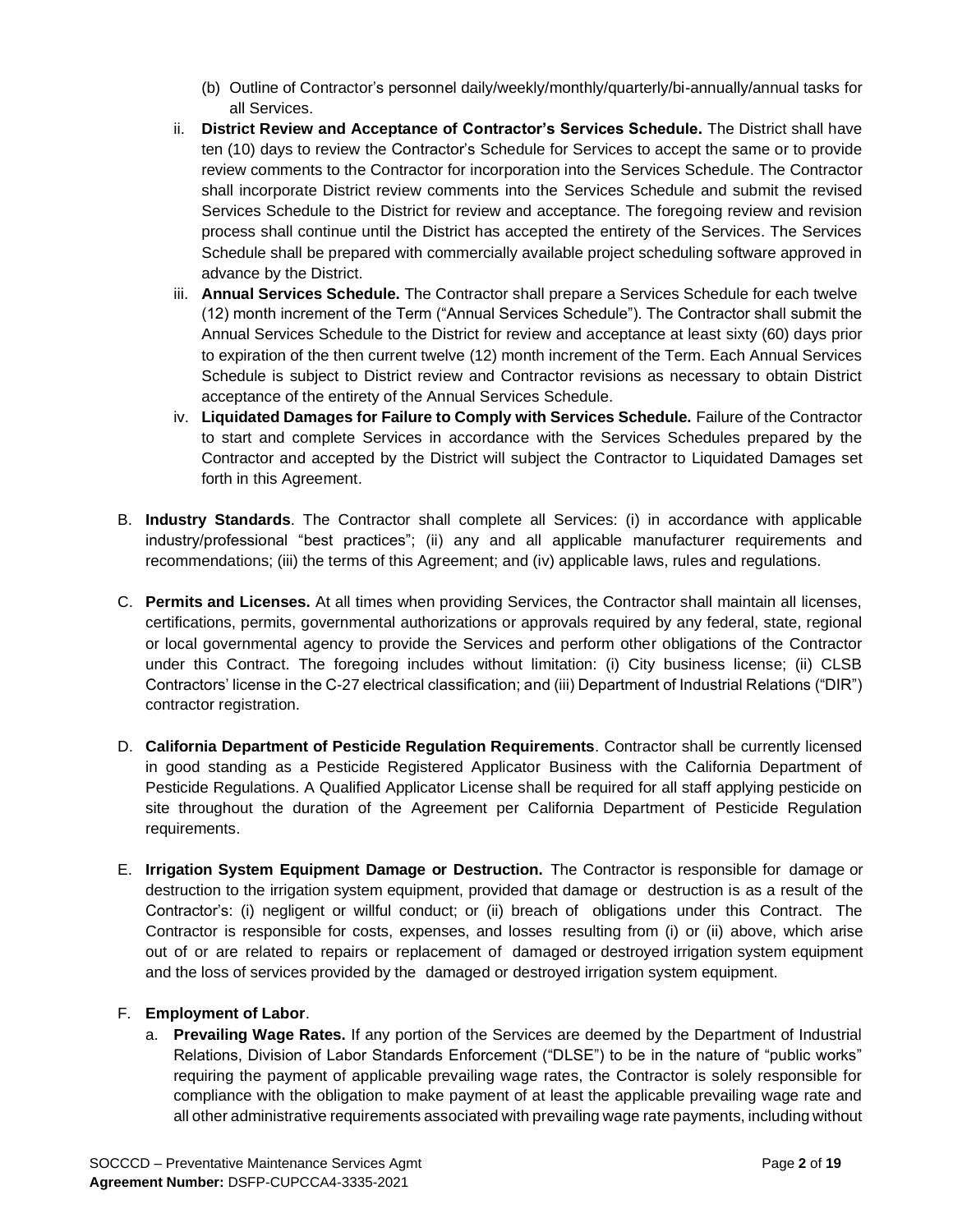limitation: (i) compliance with DIR contractor registration requirements; and (ii) completion/filing of Certified Payroll Records. Compensation due the Contractor under this Contract is not subject to adjustment if the Contractor is required to comply with prevailing wage rate requirements for any personnel providing the Services. Monitoring and enforcement of the Contractor's prevailing wage rate obligations will be by DLSE.

- b. **Contractor Personnel Compensation***.* The Contractor is solely responsible for timely and full payment of: (i) compensation and other employment benefits due Contractor personnel and (ii) taxes and other similar payroll burdens.
- c. **Uniforms; Identification Badges.** All Contractor personnel shall wear Contractor furnished uniforms while at the District locations. The uniforms shall have patches on them that identify person's name and the Contractor's company name and logo. Contractor personnel may also be required to wear identification badges issued by the Contractor or the District.
- d. **Contractor Personnel Training and Education.** The Contractor shall ensure that personnel have the skills to adapt to changing technology and to efficiently complete Services by access to and completion of relevant training and education services pursuant to the applicable trade. Upon request of the District, the Contractor shall furnish reasonably satisfactory written evidence confirming that the Contractor's personnel are so skilled and have access to continuing training/education resources which are utilized to develop new/additional skills or to augment/refine existing skills. The District is not responsible for training Contractor personnel. Costs, fees, expenses and charges for training and education of Contractor personnel providing Services shall be borne by the Contractor without adjustment of the compensation due the Contractor under this Contract. Contractor personnel providing Services shall be certified, accredited and otherwise authorized by any applicable equipment manufacturer in accordance with certification, accreditation or authorization requirements of the applicable equipment manufacturer.

#### G. **Safety and Environmental**.

- a. **Contractor Personnel.** The Contractor shall provide all personnel performing Services with required safety training and safety equipment. Services shall only be completed by personnel who are properly trained, skilled, certified and authorized to complete the Services assigned to such personnel.
- b. **Waste Materials Handling and Disposal.** The Contractor is solely responsible for disposal of waste materials, including without limitation, lubricants, absorbents, and cleaning products in accordance with District requirements in compliance with manufacturer recommendations and applicable law. All waste materials must be removed in accordance with District requirements.
- c. **Work Area Safety.** The Contractor is solely responsible for implementing safety measures when completing Services at the Sites, including without limitation, warning signs and barricades. The Contractor shall keep work areas in a neat and clean condition.
- d. **Accident and Hazard Reporting.** The Contractor shall report any accidents or hazardous conditions to the District Representative immediately and no later than one hour. Contractor shall submit an accident report or hazardous condition report on forms approved by the District. The Contractor shall report to the District Representative items in need of prompt attention within one hour. Once an emergency has been stabilized, the Contractor shall not commence any corrective work until the District Representative has authorized the resumption of work. The Contractor shall report any conflict between requested work and safety requirements to the District Representative for resolution before performing the work.
- H. **Coordination of Others.** The Contractor shall coordinate efforts with the college, the college's designees, construction performed by separate contractors or by the District's own employees.
- C. **Compliance with Applicable Laws, Policies, Procedures, Rules & Regulations.** Contractor shall comply with District's policies, procedures, rules, regulations and/or guidelines that include but are not limited to a smoke, alcohol, and controlled substances free campus, conflict of interest, workplace violence, code of conduct, harassment and discrimination prevention and drug-free environment.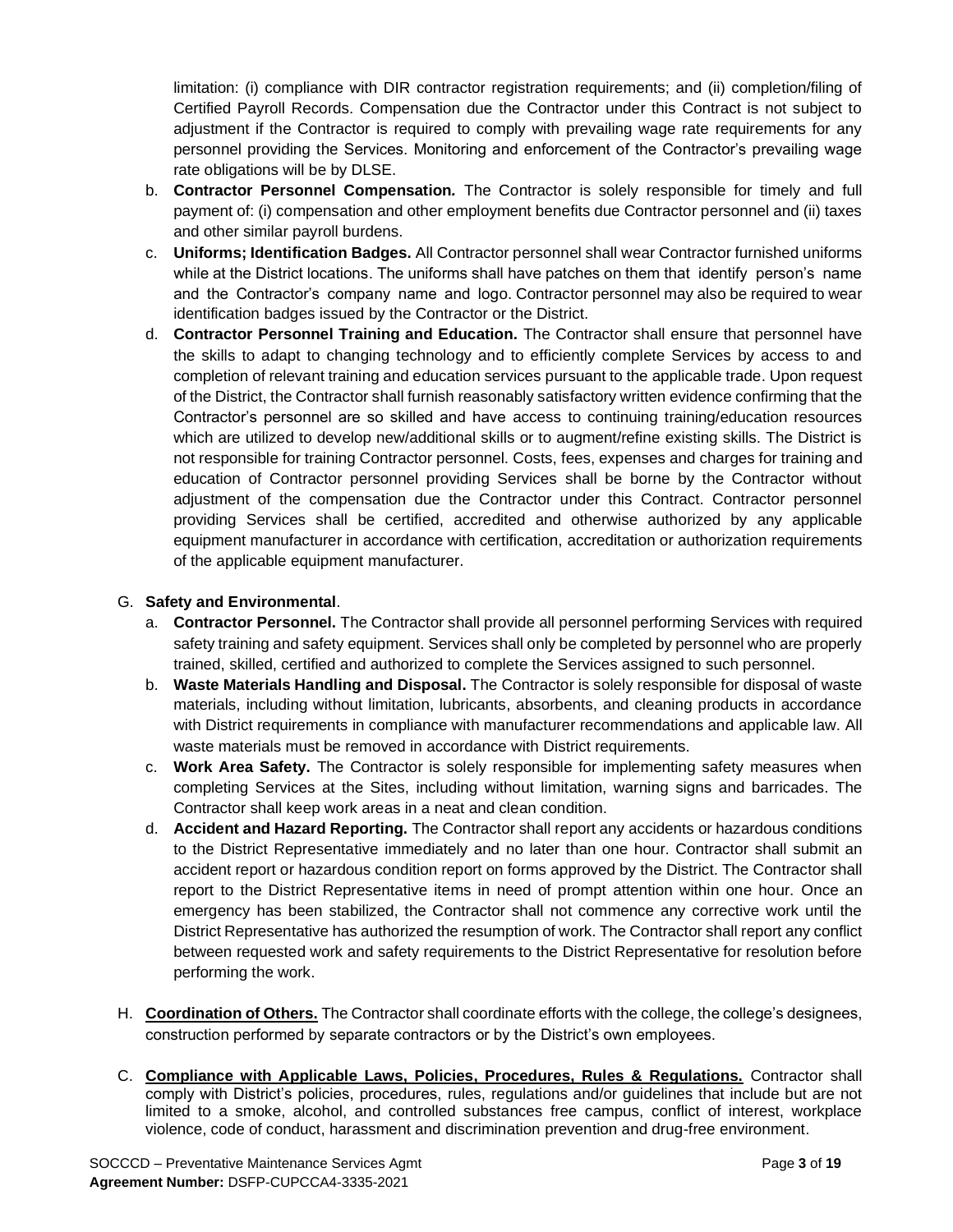Contractor agrees to comply with all federal, state and local laws, rules, regulations, and ordinances that are now and may in the future become applicable to Contractor, Contractor's business, equipment and personnel engaged in Work covered by this Agreement or accruing out of the performance of such Work. Additionally, Contractor shall strictly comply with all health and safety guidelines consistent with Cal/OSHA and CDC.

**COVID-19 Related Responsibilities**. Prior to commencing any Work under this Contract, Contractor shall be required to develop and submit to the District its COVID-19 Exposure Response and Prevention Plan (the "Plan") that is consistent with Cal/OSHA and CDC guidance. The Plan at a minimum shall require Contractor to immediately notify the District (Construction Manager) of any possible COVID-19 infections or potential COVID-19 exposure events involving Contractor and any of its employees, subcontractors and/or suppliers performing Work on District property pursuant to the terms of this Contract.

The Plan shall be developed and based on the current information available from Cal/OSHA and CDC, and shall be amended by Contractor as may be appropriate based on further information provided by Cal/OSHA and CDC and other public officials. Contractor shall promptly provide to the District any amendments or revisions to its adopted Plan. While the confidentiality of all medical conditions must be maintained in accordance with applicable law, the District reserves the right to inform any District staff, employees, students, and/or visitors that an unnamed worker has been diagnosed with COVID-19 if any of the District's staff, employees, students, or visitors might have been exposed to the disease so such individual(s) may take measures to protect their own health.

- D. **Materials and Expenses.** Contractor shall furnish, at their own expense, all labor, materials, equipment, supplies and other items necessary to complete the Services to be provided pursuant to this Agreement. The District shall not be liable to Contractor for any costs or expenses paid or incurred by the Contractor in performing Services for the District. The Contractor's Services will be performed, findings obtained, reports and recommendations prepared in accordance with generally and currently accepted principles and practices of their profession.
- E. **Building Access.** The District's Project Manager will provide Contractor's personnel with access to the buildings at the Sites. This applies Mondays through Fridays during normal business hours (7:00 AM to 5:00 PM), weekends, and holidays or after business hours. The District will provide the Contractor's personnel with access to the Buildings necessary for completing the Services under this Agreement. The Contractor shall follow the District's Electronic Access Control Procedures. The Contractor shall immediately notify the District's Project Manager if the Contractor loses or misplaces an access control card. The Contractor is solely responsible for: (i) informing all personnel with access to, or authority to use, any access control cards, of the limitation on the use of such cards solely and exclusively in connection with completing Services under this Agreement; (ii) prohibiting personnel from disseminating or duplicating any access control cards; and (iii) all losses, damages, costs or other liabilities arising out of the unauthorized dissemination, lost, misplaced or stolen cards, or duplication of any access control cards, including without limitation replacement building access control cards and any re-programming locks for security purposes, as reasonably determined by the District.
- F. **Existing Conditions.** The Contractor shall investigate existing conditions or facilities and make recommendations of work scope based on such conditions or facilities.
- G. **Payment Bond**. Prior to commencement of the Work, the Contractor shall furnish a Labor and Material Payment Bond as security for payment of persons or entities performing Services or furnishing materials/equipment in connection with completion of Services in a penal sum equal to One Hundred Percent (100%) of the Contract Price under this Contract. The penal sum of the Payment Bond shall be the contract of the Dollars (\$  $\sim$  ) and in the form and in the form and in the form and in the form and in the form and in the form and in the form and in the form and in the form and in the form and in the form and i content set forth in Attachment A. The failure or refusal of the Contractor to furnish the Labor and Material Payment Bond is a default by the Contractor of a material obligation of the Contractor under this Contract. The Surety issuing the Labor and Material Payment Bond shall be: (i) an Admitted Surety Insurer as that term is defined in California Code of Civil Procedure§995.120; and (ii) A.M. Best rated A-/VII or better.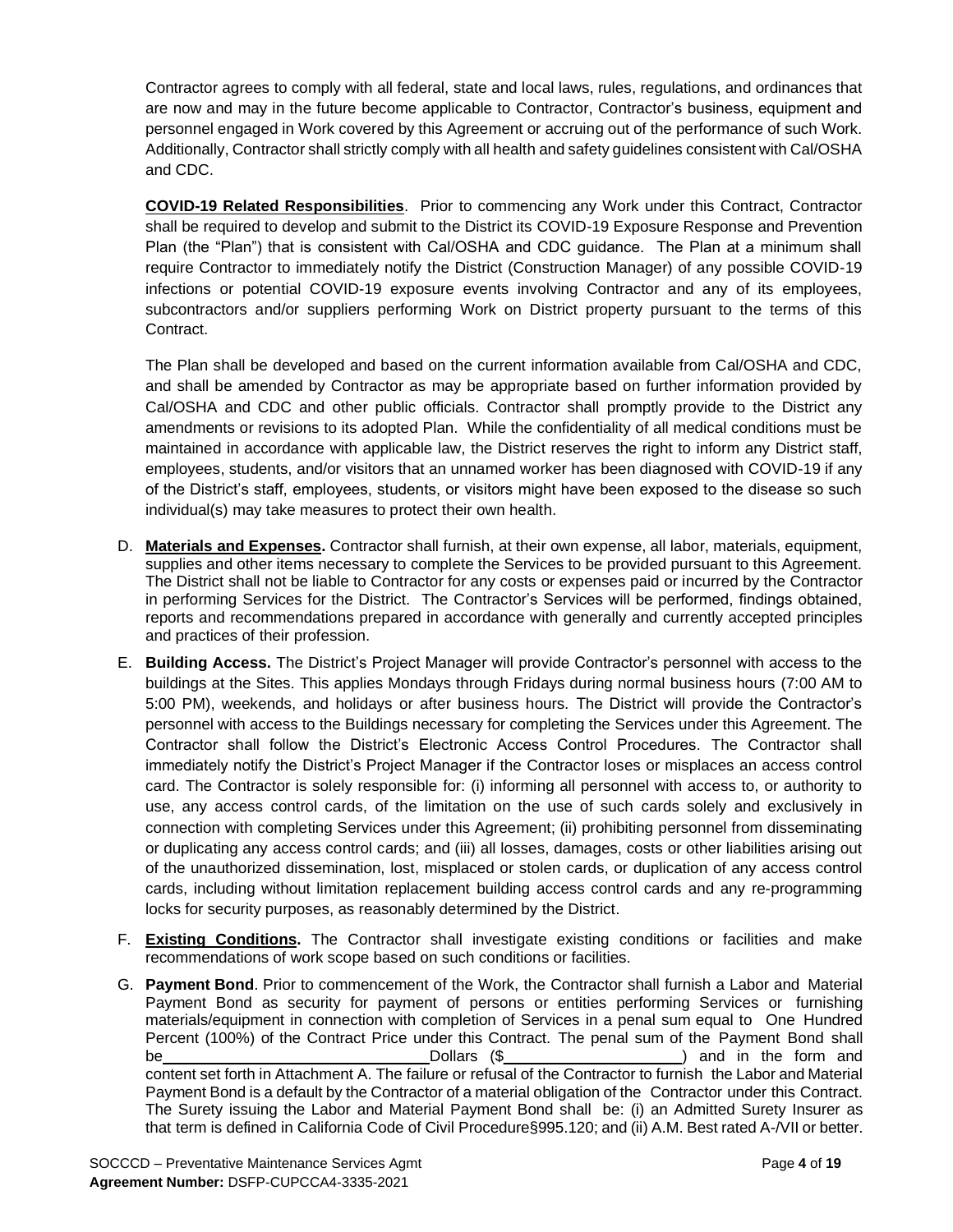## 2. **ADDITIONAL AS-NEEDED SERVICES AND/OR MATERIALS.**

- A. **District Authorized Additional As-Needed Services and/or Materials.** Requests for additional asneeded services and/or materials shall be made by the District in writing. This Agreement is not a preauthorization for additional as-needed services and/or materials. Contractor shall be compensated for additional as-needed services and/or materials in accordance with the provisions of the Agreement and the amounts indicated in Attachment C. The Contractor shall request payment for additional as-needed services and/or materials in a separate line item on the same invoice submitted for services in a format pre-approved by the District.
- B. **Contractor's Request for Additional As-Needed Services and/or Materials.** Contractor shall notify the District in writing of the need for additional as-needed services and/or materials required due to circumstances beyond the Contractor's control. Contractor shall obtain written authorization from the District before rendering such services. Compensation for such services shall be compensated based on the amounts indicated in Attachment C. Such services shall include:
	- a. Material Project Scope Changes. Services required or necessary as a result of significant changes in the Project scope or other requirements of the Project, including project size, quality, or complexity or material changes to the Scope of Services.
	- b. Contractor, services and consultation associated or necessitated by damage or destruction to the Project prior to completion by an act of God, fire or other casualty.
	- c. After Final Certificate of Payment. Providing services after issuance to the District of the final certificate for payment except as provided herein.
	- d. Other Services. Providing any other services not otherwise included in this Agreement or not customarily furnished in accordance with generally accepted Contractor's practice.

### 3. **TERMS OF SERVICE.**

A. **Time is of the Essence.** Time is of the essence in the performance of each Party's obligations under this Agreement, including without limitation Contractor's performance of the Services required hereunder and District's payment of all sums due to Contractor.

**Term.** The initial term of this Agreement shall be from July 1, 2021 to June 30, 2022. The District reserves the option to extend the term of the Agreement for additional periods. The extension term shall be executed via a duly signed Amendment by both parties. After award, Agreement is subject to cancellation with 30-days written notice by either party. The Agreement shall not exceed five (5) years.

### 4. **COMPENSATION TO THE CONTRACTOR.**

A. **Contract Price for Base Landscaping and Irrigation Services.** The Contract Price for the Contractor's performance of the Services under this Agreement shall be firm and fixed consisting of the following not to exceed lump sum prices:

| Landscaping and Irrigation Services                  | \$<br>[[Amount]] |
|------------------------------------------------------|------------------|
| Weekly Street/Parking Lot Sweeping (52 Weeks)        | \$<br>[[Amount]] |
| Per Acre Clearing Allowance (\$ per acre x 51 acres) | \$<br>[[Amount]] |
| <b>District Controlled Allowance</b>                 | \$<br>15,000.00  |

District agrees to pay Contractor, as full consideration and compensation for Contractor's performance of the Work under this Agreement, a total amount not to exceed **[[ Contract Total Amount (Spelled Out)**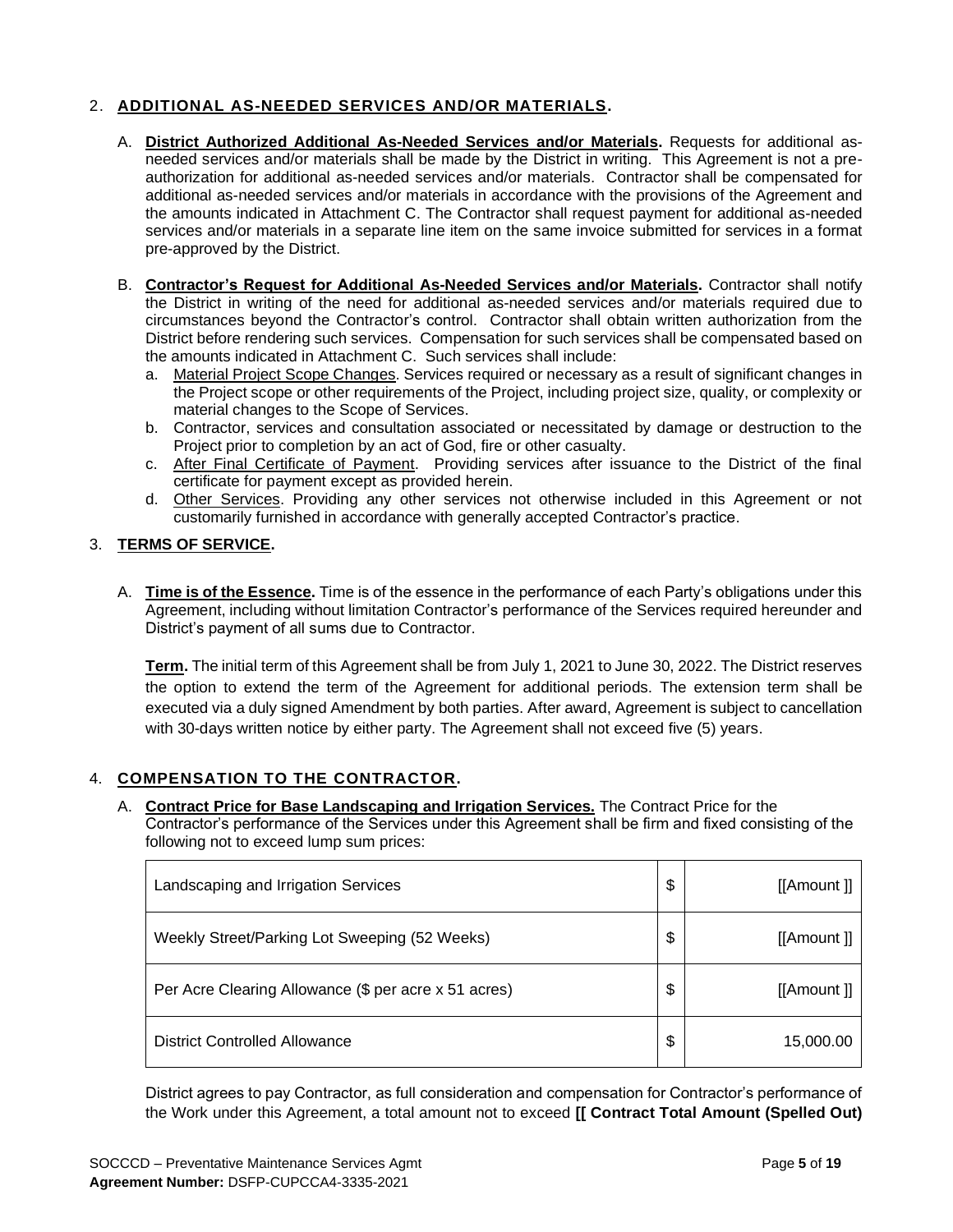**]] Dollars (\$[[ Contract Total Amount ]])** ("Contract Amount"). Additional details: Final Fee and Rate Proposal (Attachment C).

B. **Price Inclusions.** The Agreement Price is inclusive of personnel expenses (inclusive of all benefits and burdens), fees, labor, material, equipment, supplies, all direct and indirect costs, personnel expenses of any sub-consultant or subcontractor to the Contractor, travel for personnel to and from the Site, travel within the Counties of Los Angeles, Orange, Riverside, San Diego, San Bernardino, and Ventura, insurance and all other overhead/administrative expenses or costs and profit associated with performance of the Services, except for Allowable Reimbursable Expenses as described in the provision below. At no time shall meals be considered a reimbursable expense.

District Controlled Allowance**.** The District Controlled Allowance (Allowance) for this project is not to exceed amount of Fifteen Thousand and 00/100 Dollars (\$15,000.00) per 12-month term. The intended for use at the sole discretion of the District. The Allowance has been established to allow for repairs, materials and labor to replace/refresh existing planting, and unanticipated project related requirements as identified by the District. Allowance shall not be used in lieu of an Amendment/Change Order for changes for the scope of work. The Allowance shall not be used by the Consultant without specific prior written direction and approval from the District's Project Manager. The Allowance will be identified separately and will be included in the total proposal amount.

The Allowance may be removed from the Agreement at any time at the discretion of the District's Project Manager via an Amendment. Any unused portions of the Allowance remaining at the end of the project will be deducted from the final cost and credited to the District thereby reducing the total Agreement value by that amount.

- C. **Payment in Full**. This compensation shall be compensation in full for all Services performed by the Contractor under the terms of this Agreement, except where additional compensation is agreed upon between the Contractor and District in writing as provided for as additional services.
- D. **Reimbursable Expenses.** Any expenses incurred by the Engineer and Engineer's employees in the interest of the Project shall require District's written approval before being incurred. The District shall not be liable to Engineer for any costs or expenses paid or incurred by Engineer and Engineer's employees in performing Services for District, except reimbursable expenses that has been pre-approved in writing. Records of such expenses shall be provided to the District's review and approval. Reimbursable Expenses:
	- a. Are in addition to compensation for Basic and Additional Services and include expenses incurred by the Engineer and Engineer's employees and Engineers in the interest of the Project.
	- b. Shall only be authorized, pre-approved and most economical transportation, air fare for out-of-town travel related to the Project; and fees paid for securing approval of authorities having jurisdiction over the Project. Engineer's normal travel expense (including to and from the Project) and meals are excluded.
	- c. There shall be no markups on reimbursable expenses.
- E. **Criteria and Billing for Extra Work.** The following extra services to this Agreement shall be performed by Contractor if needed and requested by the District:
	- a. Providing Services that are outside Orange, Los Angeles, San Diego or Riverside County.
	- b. Provide Services that are beyond allowable daily hours.
	- c. The fees and rates per hour for extra work shall be inclusive of all overhead, administrative, direct and indirect costs and profits. The fees and rates reflected in Attachment C shall be effective as of the date of execution of this Agreement and shall remain firm through the entirety of the term.
- F. **Contractor Monthly Billing Statements.** Contractor shall submit monthly billing invoices to the District for payment of the Contract Price for Services, authorized Additional Services, and previously approved and allowable Reimbursable Expenses performed or incurred in the immediately prior month in a format previously approved by the District. Previously approved and allowable Reimbursable Expenses shall be itemized and evidence shall be provided of the cost or value of any Allowable Reimbursable Expense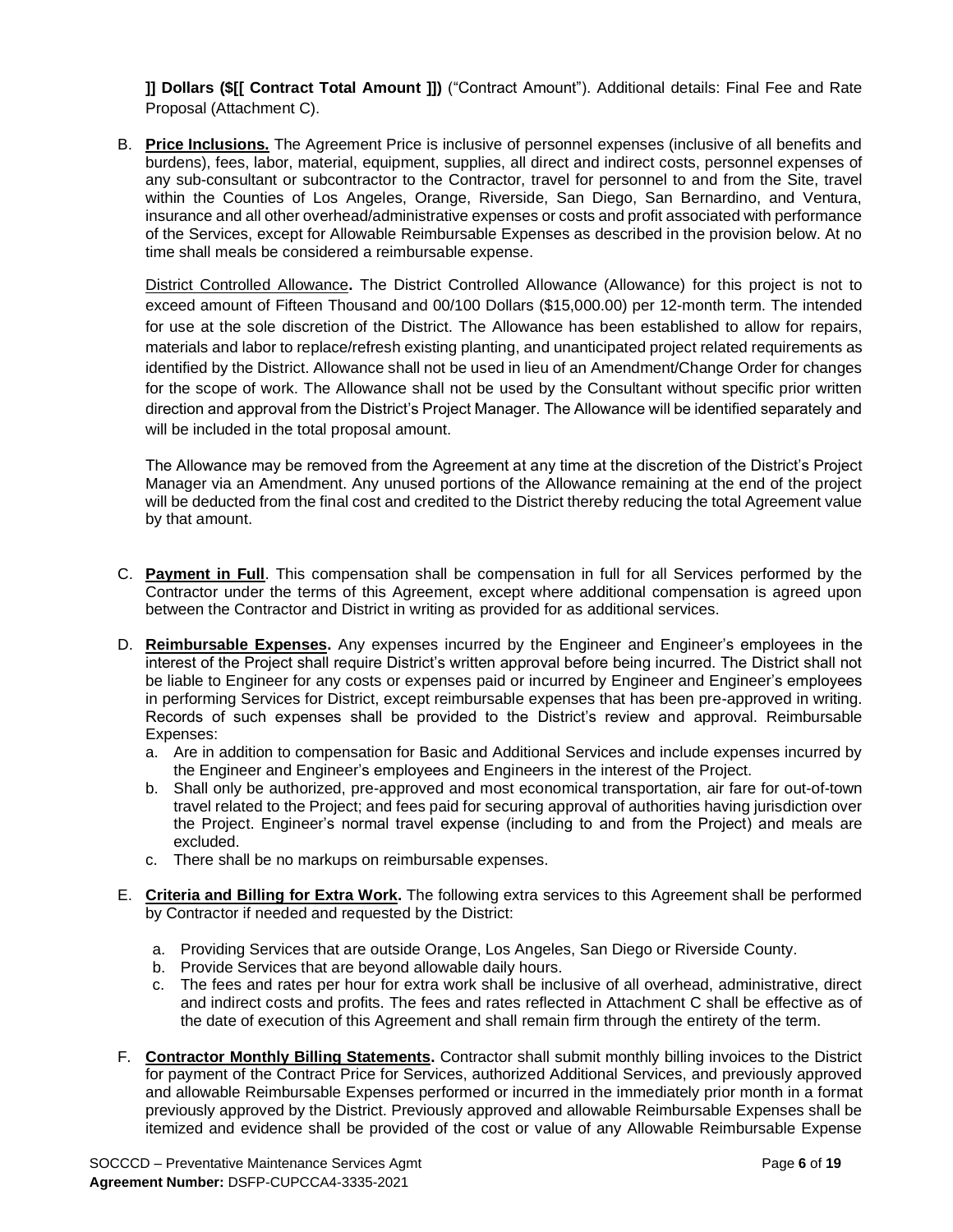costs for which payment is requested by Contractor. Services are to be invoiced in accordance with the percentage of Services completed in each phase.

Contractor to send invoices to [AccountsPayable@socccd.edu](mailto:AccountsPayable@socccd.edu) and to the District Project Manager at **[[ Project Manager Email ]]** or mail to South Orange County Community College District, 28000 Marguerite Parkway, Mission Viejo, CA 92692, Attn: Accounts Payable. Payment shall be net 30 days upon satisfactory completion and acceptance of Services. If payment term differs, it must be noted in the Compensation to the Contractor provision as stipulated herein. **To ensure prompt and accurate payment, all invoices related to this Agreement shall reference the following Agreement Number: DSFP-CUPCCA4-3335-2021.**

- G. **Repair Services Charges**. Charges for Repair Services shall be applicable only to services over and above those repair services that are not inclusive within the Base Landscaping and Irrigation Services. Upon troubleshooting, repairs/replacement are deemed necessary, the Contractor shall provide a proposal to the District, in accordance with the rates provided in Attachment C, for District review and consideration prior of the required repair/replacement. The proposal shall include labor rates and number of hours to complete the works as well as the cost of materials, if any. Repair work shall be completed as agreed upon in writing by the District. Payment for Repair Services will be made only if the District Representative has specifically requested a Repair Service. No payment will be made by the District and no payment is due the Contractor for any Repair Service completed by the Contractor without prior direction or authorization from the District Representative. The Contractor shall inform the District Representative of the repair and cost of the repair within 24 hours. The intent of this authority is to make efficient use of a technician's time by allowing a technician to make necessary adjustments and repairs at the time of routine scheduled maintenance services.
	- a. Repair Services Billing Records and Requirements**.** The Contractor shall implement stringent billing practices for Repair Services, including separate service tickets or other written documentation of: (i) Equipment; (ii) Contractor personnel providing Repair Services; (iii) time incurred to complete a Repair Service; (iv) replaced parts; and (iv) detailed description of any other item or service for which payment is requested.
	- b. Separate Billings. Each separate request for Repair Services shall be subject to a separate Repair Services billing from the Contractor. Billings for Repair Services Charges must be received by the District within sixty (60) days of the date of completion of each Repair Service. The Contractor expressly waives the right to payment for any Repair Service not billed within sixty (60) days of the date completing the Repair Service; a billing submitted by the Contractor for a Repair Service completed more than sixty (60) days prior to the District's receipt thereof will not be processed or paid by the District.
	- c. Computation of Repair Services Charges**.** Payment for Repair Services will be based on time reasonably necessary for the Contractor's Repair Service personnel to complete a Repair Service request, multiplied by the applicable hourly rate set forth in Attachment C. Billing for Contractor Repair Service Personnel shall be in increments of one-quarter (1/4) of an hour and only for the duration of time actually providing Repair Services on a Campus. If the District determines that the time charged for completing a Repair Service is excessive, the Contractor's billing is subject to reduction in such amount as reasonably determined by the District based on the nature of the Repair Service and the time reasonably necessary to complete such Repair Service by qualified, skilled and experienced Repair Service personnel. In addition to payment for time of Repair Services personnel to complete a Repair Service, the Contractor will be paid for the costs for parts, materials and other similar items. Billing for labor charges inclusive of: (i) travel time; time charges permitted only for time on campus; (ii) supervision, training; (iii) administrative support costs; and (iv) are not subject to mark-up. Prevailing wage rates must be incorporated for all proposed labor charges. The allowable percentage mark-up on the Contractor's cost for field labor, materials, and equipment shall be in accordance with Attachment C.

#### H. **Liquidated Damages**.

a. Liquidated Damages for Failure to Complete Base Landscaping and Irrigation Services. If the Contractor fails or refuses to commence and complete Base Landscaping and Irrigation Services in accordance with the Services Schedule, the Contractor shall be liable to the District for per diem Liquidated Damages at the rate of One Hundred Dollars (\$100) per day from the date the Base Landscaping and Irrigation Service is scheduled for completion to the date of actual completion of such Services.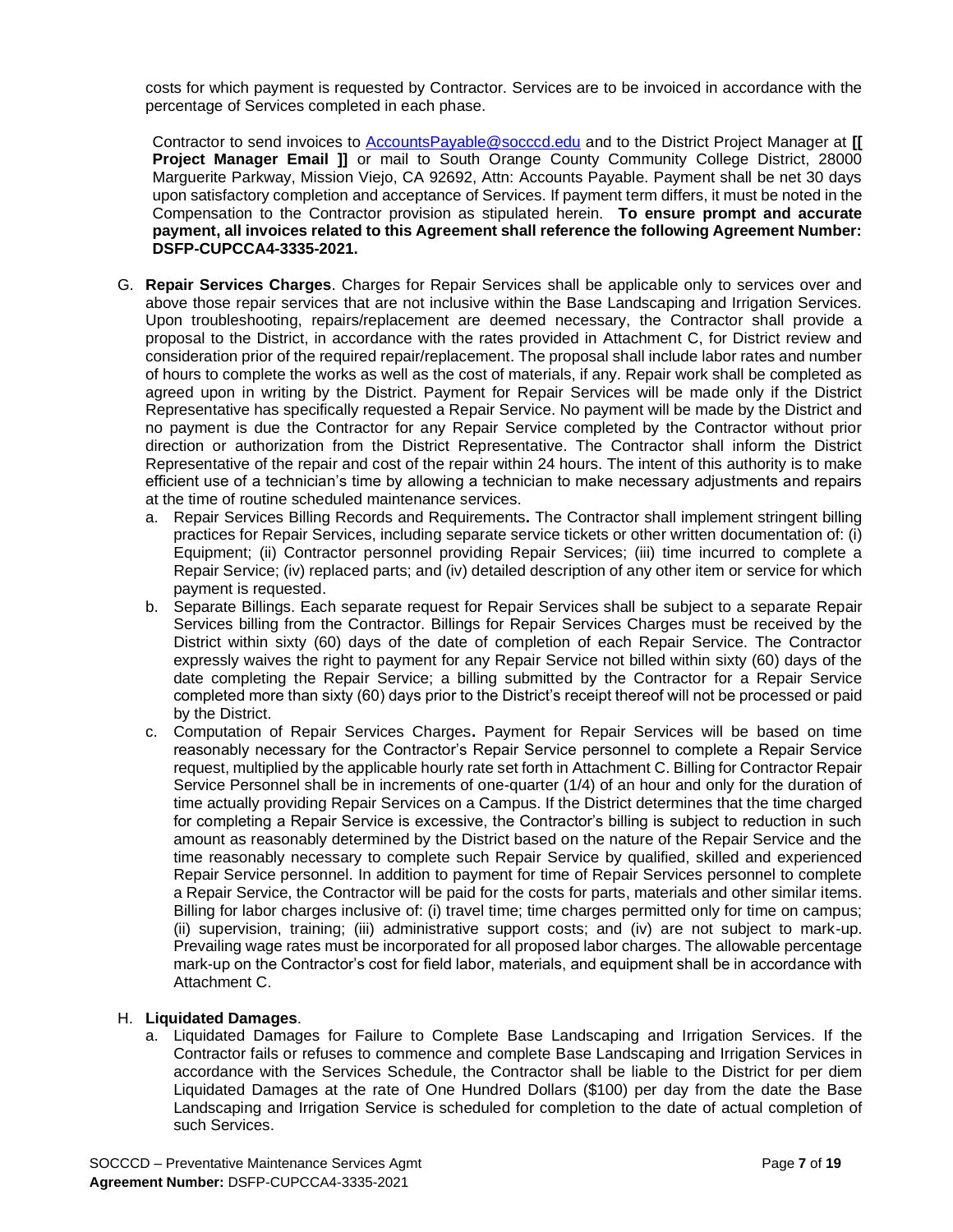- b. Liquidated Damages for Failure to Comply with Repair Services Response Time. If the Contractor fails to dispatch personnel, materials and equipment necessary to respond to a Repair Service request within the Response Time required by the Repair Service request (Routine, Urgent or Emergency) as set forth above, the Contractor shall be liable to the District for Liquidated Damages in the amount of One Hundred Dollars (\$100) per hour, or any portion thereof, from the scheduled response time until personnel, materials and equipment actually respond at the Site subject to a Repair Service request. The foregoing notwithstanding, the Liquidated Damages for any delayed Repair Service request shall not exceed Five Hundred Dollars (\$500) per day. The Contractor acknowledges the Liquidated Damages for delayed response to a Repair Service request is reasonable under the circumstances existing at the time this Contract is entered into.
- I. **Non-Waiver of Rights.** Neither the District's review, approval of, nor payment for, any of the Services required under this Agreement shall be construed to operate as a waiver of any rights under this Agreement. Contractor shall remain liable to the District in accordance with applicable law for all damages to the District caused by Contractor's failure to perform any of the Services furnished under this Agreement.
- J. **District Payments.** The District will make payment of the undisputed amount due for Services within thirty (30) days of the Contractor's submittal of a billing invoice. The foregoing notwithstanding, the District may withhold payment of any portion of any payment due the Contractor for losses, damages or costs sustained by the District as a result of the Contractor's default hereunder. Such withholdings will be released only after the Contractor's cure of its default(s) and the District's retention of losses, damages or costs resulting from such Contractor default. The Contractor is liable for losses, damages or costs incurred by the District resulting from a Contractor default which exceeds the amount of any payment withheld by the District pursuant to the foregoing.
- K. **Withholding or Deduction of Compensation to the Contractor.** The District may withhold or deduct any portion of the compensation due the Contractor under this Contract in such sums as determined by the District or required by applicable law for: (i) levies or other similar instruments; (ii) losses, damages or costs resulting from the Contractor's failure to fully and timely complete its obligations hereunder, including without limitation Liquidated Damages. Withholdings pursuant to (ii) above will be released only after the Contractor fully cures its failure to timely or fully complete obligations hereunder and after deducting losses, damages or costs resulting from the Contractor's failure to timely and fully complete obligations hereunder. Notwithstanding any compensation withheld or deducted from the Contractor pursuant to the foregoing, the Contractor remains liable to the District for losses, damages or costs resulting from (ii) above which exceed any amount withheld and deducted from the Contractor.
- L. **Late payments.** Invoices shall be on a form and in the format approved by the District. Payments are due and payable upon receipt of the Contractor's invoice. Amounts unpaid 60 days after the invoice date shall bear interest at the legal rate prevailing at the time, at the site of the Project.
- M. **Schedule Delay.** To the extent that the time initially established for the completion of Contractor's Services is exceeded or extended through no fault of the Contractor, compensation for any Services rendered during the additional period of time shall be computed at standard fees and rates as established in Attachment C.

## 5. **CONTRACTOR'S SERVICES AND RESPONSIBILITIES.**

- A. **Statement of Services.** The Contractor's Services shall consist of those Services performed by the Contractor and Contractor's employees as enumerated in this Agreement.
- B. **Contractor's Employees**. All Services shall be completed by employees of the Contractor who are experienced, skilled, authorized, and certified (if required) to complete the Services assigned to such personnel. The Contractor shall maintain an adequate staff of professional personnel with competency, expertise and qualifications to complete Services. The Contractor shall provide substantiation of its employees' experience, skills, authorization or certification upon request of the District. Prior to providing Services, upon request from the District, Contractor shall provide, a resume, including experience, copies of current license(s) and other related information shall be submitted on each employee for review by the District. If the District objects to any of the Contractor's personnel assigned to complete Services, upon request of the District, the Contractor shall replace such personnel without cost or expense to the District. While on District property, Contractor's employees shall comply with all applicable rules, regulations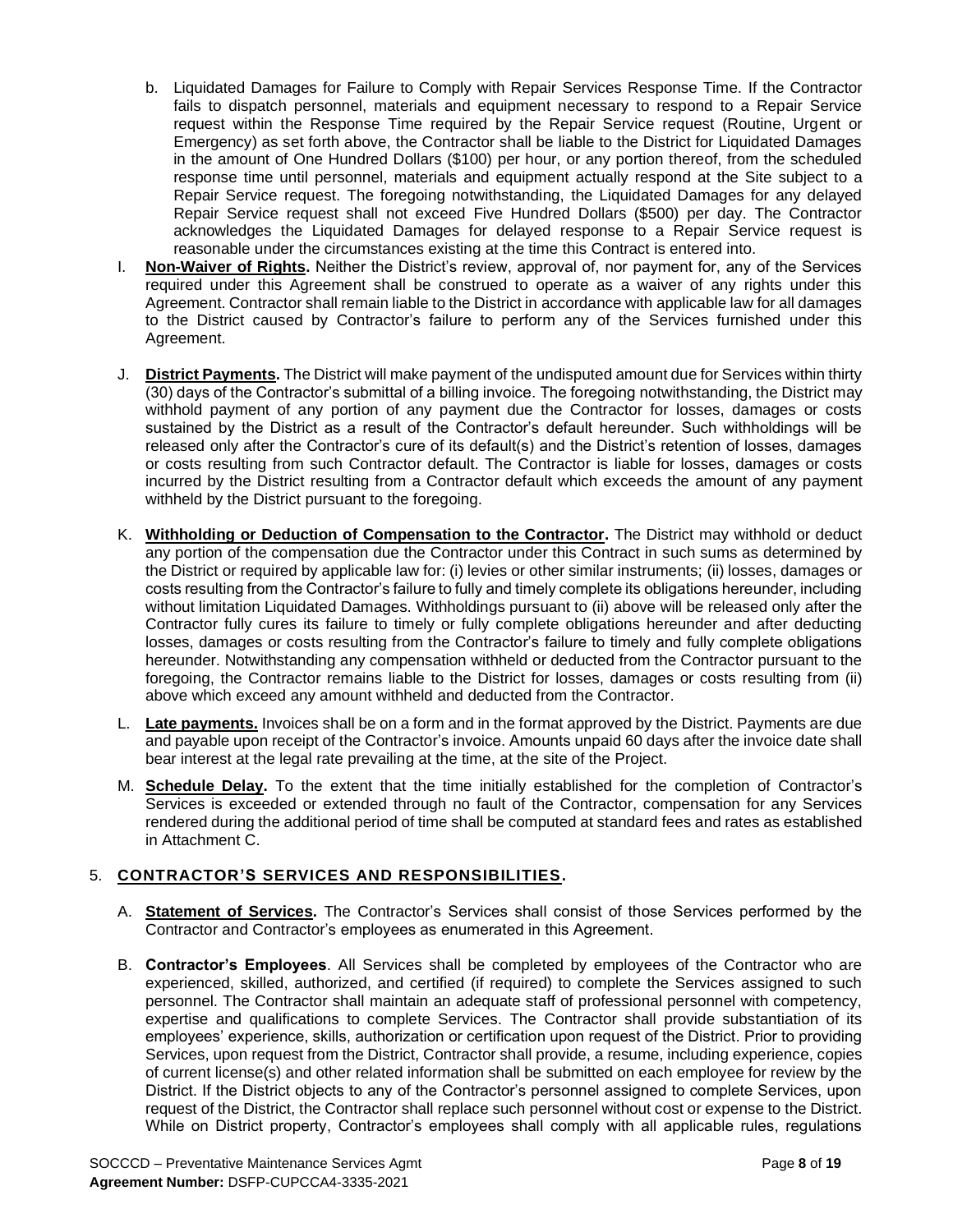and/or polices relating to use/access to District property and personal conduct. A current valid California State Driver's License for all Contractor's employees operating a vehicle at any Site is required. Third party contracting shall not be allowed. Contractor's personnel violating applicable policies, regulations or laws are subject to penalties imposed by the policy, regulation or law violated. Contractor or Contractor's employees, subcontractors, or volunteers who are determined by District to be uncooperative, incompetent, a threat to the adequate or timely completion of the Services described herein, a threat to the safety of persons or property, or any of Contractor's employees, subcontractors, or volunteers who fail or refuse to perform the Services in a manner acceptable to the District, shall be promptly removed by the Contractor and shall not be contracted to perform this or any future Services for the District.

- C. **Key Individual Assignment.** The Contractor has been selected to perform the Services described herein because of the skills and expertise of key individuals. Contractor assignment for this Project is referenced in the Communication provision as stipulated herein. The Contractor shall designate [[ Name of Project Executive ]] as Project Executive and a Project Management Team consisting of [[ Project Management Team (List individuals and titles) ]]. So long as their performance continues to be acceptable to the District, these named individuals shall remain in charge of the Project. Additionally, the Contractor must furnish the name of all other key personnel in Contractor's firm that will be associated with the Project.
- D. **Replacement of Key Individual.** If the designated project manager or any other designated lead or key person fails to perform to the satisfaction of the District, then upon written notice, the Contractor will have 10 working days to remove that person from the Project and replace that person with one acceptable to the District after review of resume and/or interview.
- E. **Relationship of Contractor to Other Project Participants.** Contractor's Services hereunder shall be provided in conjunction with contracts between the District and: (a) the Architect; (b) the Contractor; (c) Test/Inspection Service Providers; and (d) others providing services in connection with the Project. The Architect is responsible for the adequacy and sufficiency of the Project design and the contents of Design Documents for the Project. Except as expressly set forth herein, neither this Agreement, nor Contractor's rendition of Services hereunder shall be deemed Contractor's assumption of responsibility for the adequacy or sufficiency of the Project design or the Design Documents for the Project, which are and remain that of the Architect. Contractor shall coordinate all work with District consultants as necessary to complete contract requirements. The Contractor shall be responsible for assisting the District with generally coordinating the services of the Inspector and Test/Inspection providers during the construction phase. The Contractor is not responsible for the completeness or accuracy of the work product or services provided by the Inspector or Test/Inspection Service Providers.
- F. **Acceptance of Project Schedule.** The Contractor shall accept the District's Project schedule for the performance of the Contractor's Services. The schedule may be adjusted as the Project proceeds by mutual written agreement of the Parties and shall include allowances for time required for the District's review and for approval by authorities having jurisdiction over the Project. The time limits established by this schedule shall not, be exceeded by the Contractor, except for reasonable cause, as established by the District.

## 6. **HOLD HARMLESS & INDEMNIFICATION AND INSURANCE.**

A. **Hold Harmless & Indemnification**. To the fullest extent permitted by law, the Contractor and its subcontractors shall defend (with counsel of District's choosing), indemnify, and hold harmless the District, its Board of Trustees, officers, agents, employees, representatives, and volunteers (collectively "Indemnified Parties") from any and all claims, demands, causes of action, costs, expenses, liabilities, losses, in law or equity, property damage, personal injury, damages, or injuries/illnesses (including COVID-19) of any kind, including wrongful death, in any manner arising out of, pertaining to, or incident to any alleged acts, errors or omissions, negligence, recklessness or willful misconduct of Contractor, its officials, officers, agents, employees, representatives, subcontractor, or volunteers, in connection with the performance of the Contractor and/or its subcontractors' Services of this Agreement or obligations hereunder, including without limitation the payment of all consequential damages, expert witness fees, attorney's fees, and other related costs and expenses. In the event any article sold and delivered hereunder is covered by any patent, copyright, or application thereof, Contractor and its subcontractors shall defend, indemnify, and hold harmless South Orange County Community College District, its Board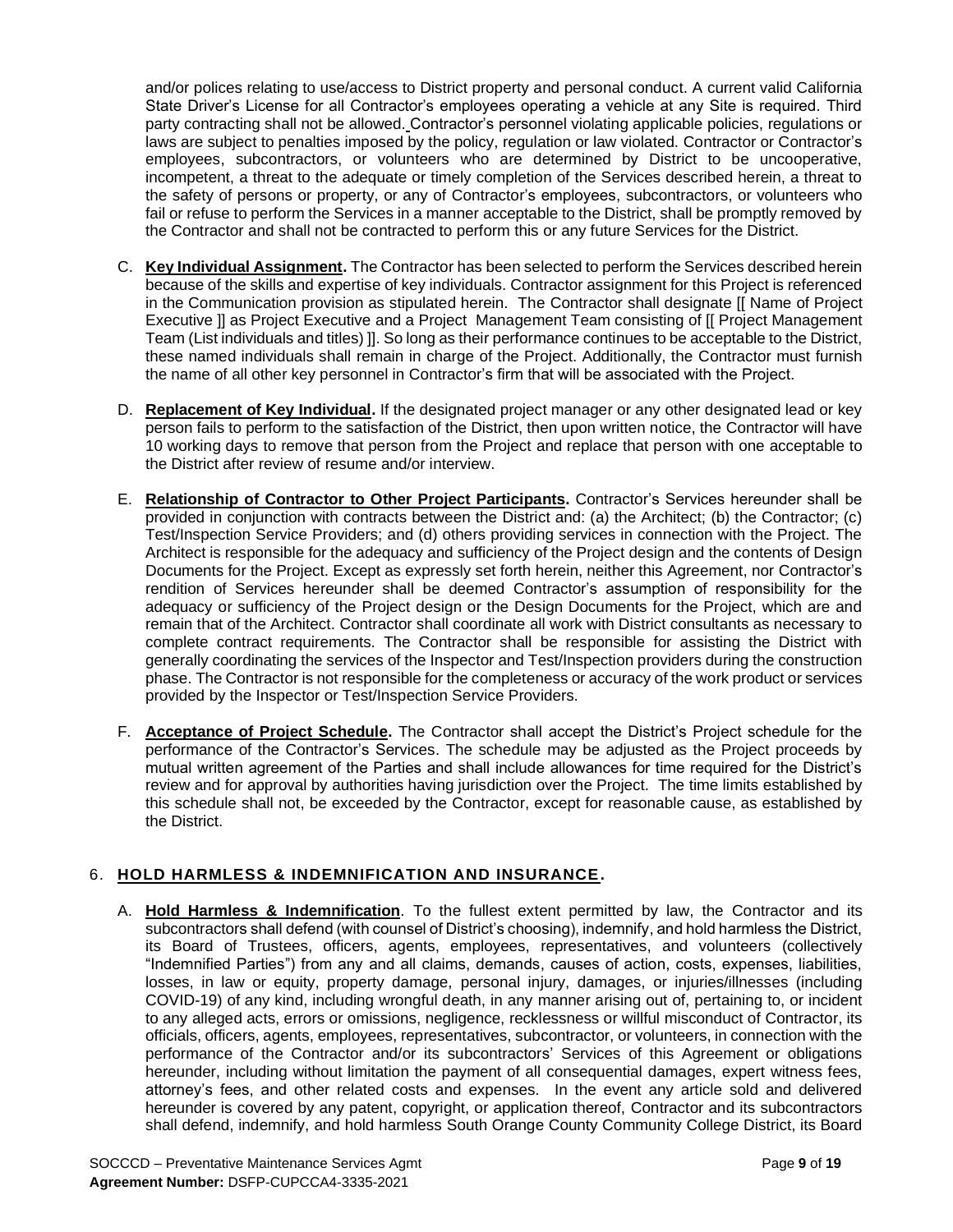of Trustees, officers, agents, employees, representatives, and volunteers from any and all losses, costs or expenses resulting from claims, suits or judgments rendered for violation of rights under such patents, copyright, or application. Contractor and its subcontractors shall reimburse the District, its Board of Trustees, officers, agents, employees, representatives, and/or volunteers for all legal expenses and costs incurred by each of them in connection therewith or in enforcing the indemnity provided herein. This hold harmless and indemnification includes, but is not limited to, compensatory damages, regulatory fines, penalties, and extra-contractual liability. In no event shall the District, its Board of Trustees, officers, agents, employees, representatives, and/or volunteers be liable for any loss of Contractor and/or its consultants' business, revenues or profits, or special, consequential, incidental, indirect or punitive damages of any nature, even if the District its Board of Trustees, officers, agents, employees, representatives, and/or volunteers have been advised in advance of the possibility of such damages.

- a. Contractor and its subcontractors' obligation to indemnify the District, its Board of Trustees, officers, agents, employees, representatives, and/or volunteers shall not be restricted to insurance proceeds, if any, received by the District, its Board of Trustees, officers, agents, employees, representatives, and/or volunteers.
- b. The Parties understand and agree that this shall be the sole indemnity, as defined by California Civil Code § 2772, governing this Agreement. Any other indemnity that may be attached to this Agreement as an Exhibit shall be void and unenforceable between the Parties.
- c. Neither termination of this Agreement nor completion of the acts to be performed under this Agreement shall release Contractor and/or its subcontractors from their obligations to indemnify as to any claims or causes of action asserted so long as the event(s) upon which such claim or cause of action is predicated shall have occurred prior to the effective date of termination or completion.
- B. **Insurance.** The Contractor and its subcontractors shall maintain in full force and effect throughout the term of this Agreement the following policies of insurance with no less than the limits set forth herein. District may adjust, Contractor and its subcontractors' required minimum coverage limits set forth herein at the commencement of a renewal term by providing Contractor and subcontractor (if applicable) written notice.
	- a. A.M. Best Financial Rating. Policies of insurance required herein shall be issued by insurers with an A.M. Best financial rating of A:VII or better.
	- b. Admitted Carrier(s). Policies of insurance shall be afforded by insurers who are admitted licensed to transact business in the State of California.
	- c. Workers' Compensation and Employer's Liability. In accordance with the laws of the State of California, Consultant shall maintain Workers' Compensation insurance with statutory limits and Employer's Liability coverage with not less than One Million Dollars (\$1,000,000) for Each Accident, One Million Dollars (\$1,000,000) for Disease - Each Employee, and One Million Dollars (\$1,000,000) for Disease - Policy Limit.
	- d. Commercial General Liability. Insurance with limits of not less than Two Million Dollars (\$2,000,000) per occurrence and Two Million Dollars (\$2,000,000) general aggregate, an Excess Liability/Umbrella Policy with a limit of Two Million Dollars (\$2,000,000) per occurrence and Two Million Dollars (\$2,000,000) general aggregate and Two Million Dollars (\$2,000,000) per occurrence for Products and Completed Operations to cover losses including, but not limited to blanket contractual liability, broad form property damage, products & completed operations, personal injuries/illnesses, and wrongful death.
	- e. Automobile Liability. Insurance with combined single limits of not less than One Million Dollars (\$1,000,000) per occurrence and Two Million Dollars (\$2,000,000) general aggregate to cover losses involving "Any Auto".
	- f. Additional Insured Endorsement. Consultant and its subconsultants shall each issue District an endorsement naming the District, its Board of Trustees, officers, agents, employees, representatives, invitees, and volunteers as Additional Insureds to Consultant and its subconsultants' Commercial General Liability and Automobile Liability insurance policies.
	- g. Primary and non-contributory endorsement. Consultant and its subconsultants' Commercial General Liability and Automobile Liability insurance policies and limits shall be primary and any of the District's insurance coverage and limits shall be non-contributory.
	- h. Waiver of Subrogation Endorsements. Consultant and its subconsultants shall each issue District an endorsement waiving all rights of subrogation against the District, its Board of Trustees, officers,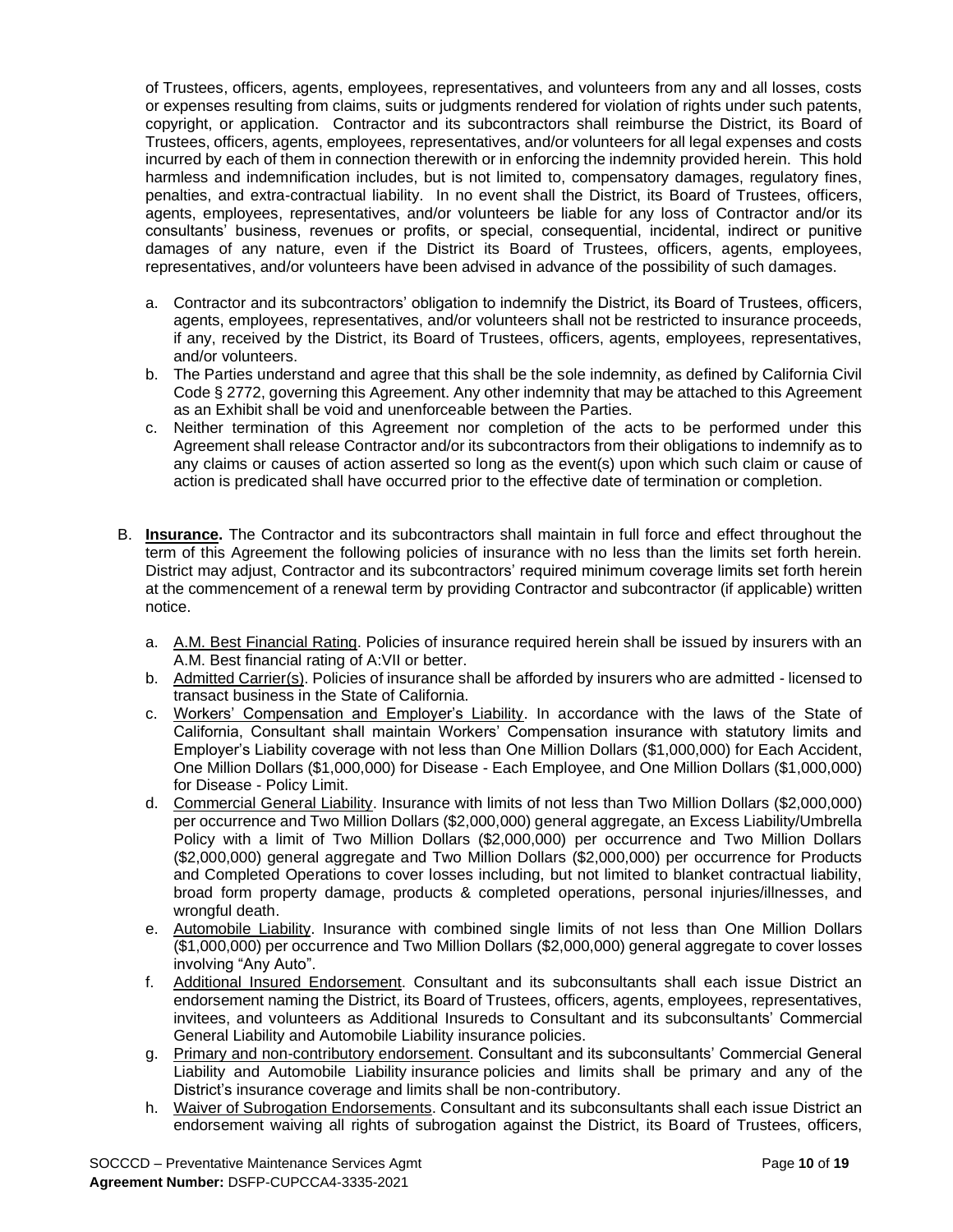agents, employees, representatives, invitees, and volunteers with respect to Consultant and subconsultant's commercial general liability, automobile liability, and workers' compensation insurance policies.

- i. No Cancellation or Material Modification. Policies of insurance and accompanying endorsements required by this Agreement shall not be cancelled or materially modified, except upon thirty (30) days' advance written notice to District. Written notice of cancellation or material modification shall be from the insurer(s) issuing the policy(ies) of insurance to the District.
- j. Certificate(s) of Insurance and Endorsement(s). Certificate(s) and Endorsement(s) evidencing the required coverages and limits set forth herein shall be provided to the District upon Consultant's execution of this Agreement. **No work shall commence by Consultant or its subconsultants until the required certificate(s) of insurance and endorsement(s) have been furnished to the District.** Should Consultant or its subconsultant's insurance expire during the term of this Agreement, renewal certificate(s) of insurance and endorsement(s) shall be provided prior to the expiration of the policies or within 10 days of expiration. Failure of Consultant or its subconsultants to furnish the required certificate(s) and endorsement(s) shall not be deemed a waiver of this provision by the Consultant, as stated herein. Any endorsements limiting coverage shall be stricken.

## 7. **CONTRACTOR'S WORK PRODUCT.**

- A. **Matters Produced Under this Agreement.** Contractor understands and agrees that all matters produced under this Agreement shall become the property of District and cannot be used without District's express written permission. District shall have all rights, titles and interests in said matters, including the right to secure and maintain the copyright, trademark and/or patent of said matter in the name of the District. Contractor consents to use of Contractor's name in conjunction with the sale, use, performance, and distribution of the matters, for any purpose and in any medium.
- B. **District Ownership of Documents.** Documents prepared by the Contractor for this Project shall be and remain the property of the District. Such documents supplied as herein required shall be the property of the District whether or not the work for which they were made is executed. Contractor grants to the District the right to copy, use, modify, and reuse any and all copyrights and designs embodied in the documents prepared or caused to be prepared by the Contractor pursuant to this Agreement.
- C. **Electronic Copy of Documents.** Upon request from the District, Contractor shall deliver electronic copy of all reports and documentation via flash drive and/or a reasonable medium chosen by the District in PDF format. If Services are terminated prior to completion, a copy of the Services completed to date shall be provided to the District.
- D. **Documentation.** Upon request from the District, the Contractor shall provide daily, weekly, monthly, quarterly, annual, or any other applicable reports.

### 8. **TERMINATION OR SUSPENSION OF PROJECT.**

- A. **Termination for Convenience.** The District may, at any time, with or without reason, terminate this Agreement and compensate Contractor only for Services satisfactorily rendered to the date of termination. Seven day written notice by District shall be sufficient to stop performance of Services by Contractor. Notice shall be considered applicable as of the date established on the termination notice and deemed given when received by the Contractor or no later than three days after the day of mailing, whichever is sooner. If this Contract is terminated in part (by elimination of any Services) pursuant to the foregoing, the Contractor shall continue to fully and timely perform all other obligations not subject to such partial termination.
- B. **Termination for Cause.** District may terminate this Agreement upon giving of written notice of intention to terminate for cause. Cause shall include: (a) breach of any material obligation of this Agreement by the Contractor; or (b) any act by Contractor exposing the District to liability to others for personal injury or property damage; or (c) Contractor is adjudged bankrupt, Contractor makes a general assignment for the benefit of creditors or a receiver is appointed on account of Contractor's insolvency; or (d) Contractor conducts operations under this Agreement in violation of applicable laws. Written notice by District shall contain the reasons for such intention to terminate and unless within ten days after service of such notice the condition or violation shall cease, or satisfactory arrangements for the correction thereof be made,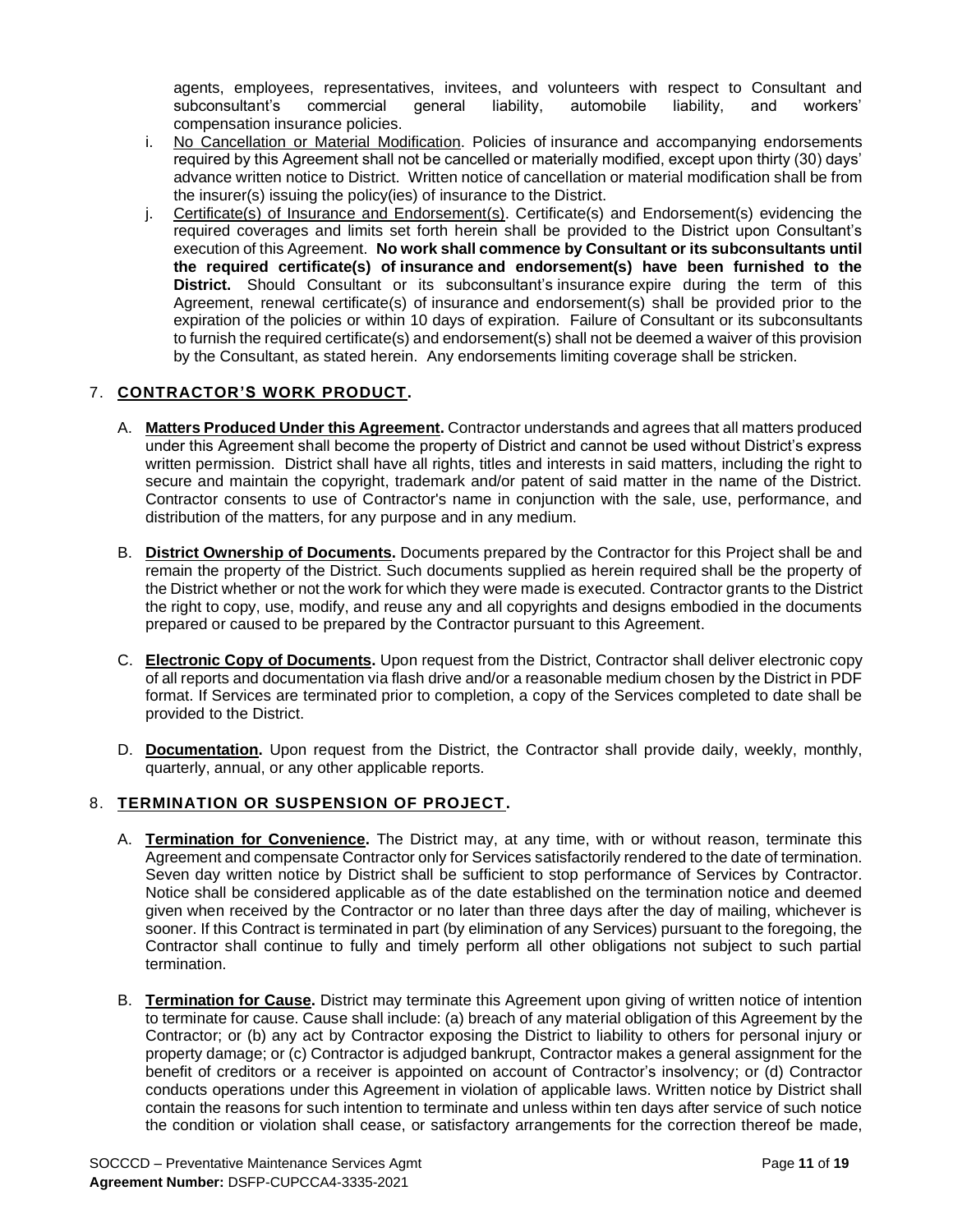this Agreement shall upon the expiration of the ten days cease and terminate. In the event of such termination, the District may secure the required Services from another Contractor. The foregoing provisions are in addition to and not a limitation of any other rights or remedies available to District. Written notice by District shall be deemed given when received by the other party or no later than three days after the day of mailing, whichever is sooner.

- C. **Contractor's Obligations upon Termination of Contract.** Upon the expiration of the Term or the earlier termination of this Contract for default or the District's convenience, the Contractor shall assemble and deliver to the District all work product, instruments of service and other items of a tangible nature (whether in the form of documents, drawings, maintenance manuals, equipment specifications, samples or electronic files) prepared by or on behalf of the Contractor in connection with its performance of this Contract. The Contractor shall deliver the originals of all work product, instruments or service and other items of a tangible nature within ten (10) days of the District's request for such materials. Notwithstanding any payment due from the District to the Contractor as of the District's termination of this, the District is not obligated to disburse such payment and the Contractor is not entitled to receipt of such payment until after the Contractor has fully complied with the foregoing.
- D. **Suspension of Project.** The District may suspend this Agreement at any time without penalty by written notice to Contractor of such suspension. The Suspension Notice shall set forth the reason for the suspension, the anticipated term of the suspension and shall be provided to the Contractor not less than 15 days prior to the suspension date. If the Project is suspended by the District for more than 90 consecutive days, the Contractor shall be compensated for Services satisfactorily performed prior to such suspension. When the Project is resumed, and upon District's review and approval, the Contractor's compensation shall be equitably adjusted to provide for expenses incurred in the interruption and resumption of the Contractor's Services.
- E. **Abandonment of Project.** If the District abandons the Project for more than ninety consecutive days, the Contractor shall be compensated for Services satisfactorily performed prior to the abandonment. Upon mutual consent by both Parties this Agreement may terminated.
- F. **Non-Payment.** Except for the Withholding Payment provision, the District's failure to make payments to the Contractor in accordance with this Agreement shall be considered substantial non-performance and cause for termination by the Contractor.
	- a. In the event the District fails to make timely payment, the Contractor may, upon seven (7) days written notice to the District, suspend performance of Services under this Agreement.
	- b. Unless payment in full is received by the Contractor within seven (7) days of the date of the notice, the suspension shall take effect without further notice.
- G. **Contractor Compensation.** The Contractor shall be compensated for Services satisfactorily performed prior to a termination, which is not the fault of the Contractor. The District shall pay the Contractor only the fee associated with the Services provided, since the last billing and up until the notice of termination.
- H. **Liability for District Damages.** In the event of termination due to the fault of the Contractor, Contractor shall receive compensation due for Services satisfactorily rendered prior to the date of termination. The Contractor is liable for all damages suffered by the District due to Contractor's failure to perform as provided in the Agreement.

## 9. **DISPUTES, MEDIATION, AND ARBITRATION.**

- A. **Mandatory Mediation.** All claims, demands, disputes and other matters in controversy between the District and the Contractor arising out of or relating to the Fire Protection System or this Contract (collectively "Claims") are subject to mandatory non-binding mediation conducted under the auspices of Judicial Arbitration and Mediation Services (JAMS) prior to either the District or the Contractor initiating binding arbitration procedures.
- B. **Government Code Claim Requirements.** Pursuant to Government Code §930.6, Claims asserted by the Contractor against the District for money or damages, including without limitation Claims remaining after completion of the non-binding mediation resolution procedures described above are deemed a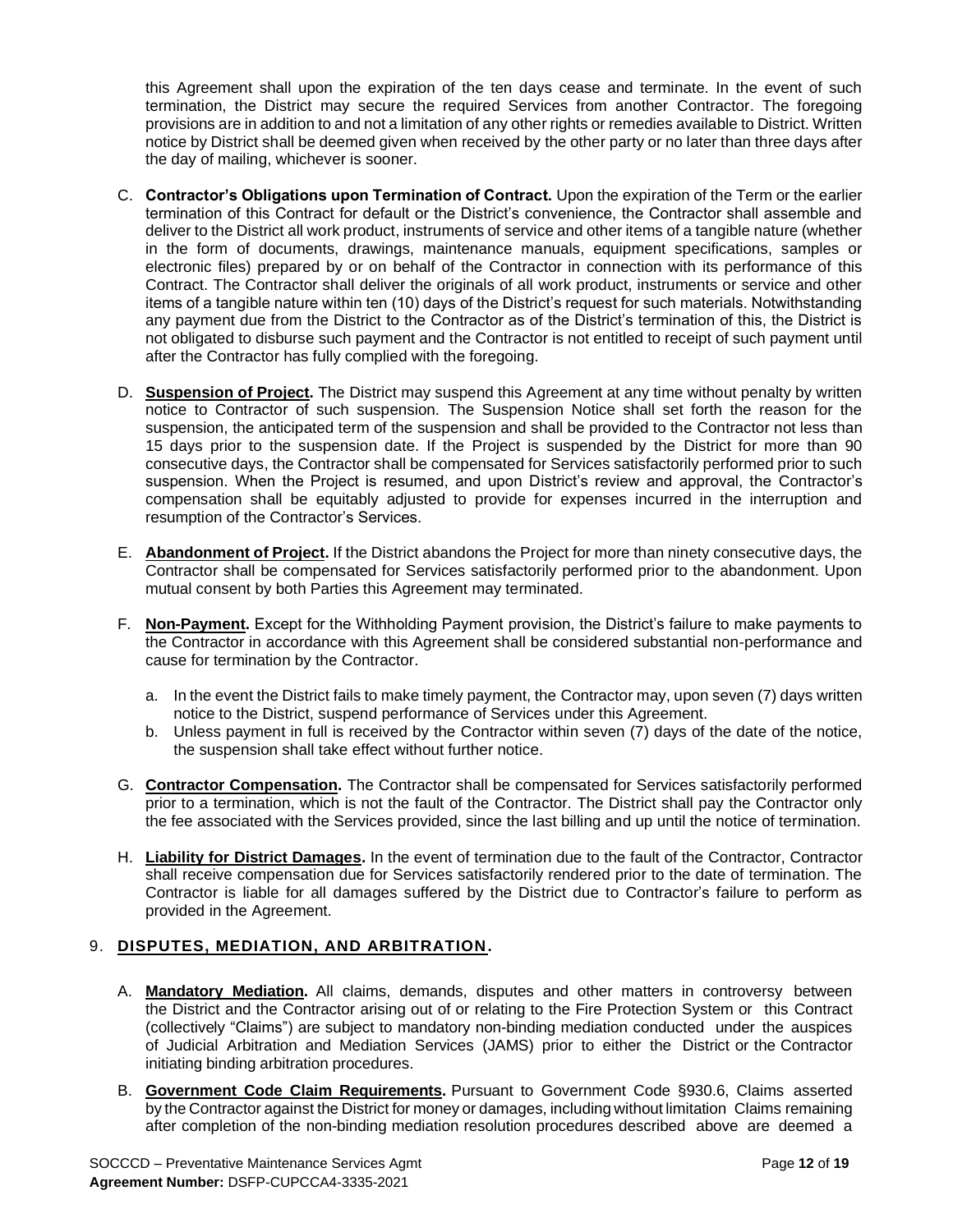"suit for money or damages" and shall be subject to the provisions of Government Code §§945.4, 945.6 and 946 ("Government Code Claims Process"). An express condition precedent to the Contractor's initiation of binding arbitration proceedings relating to Claims is the Contractor's compliance with the Government Code Clams Process, including without limitation, presentation of the Claims and action thereon by the District or deemed rejected by the District in accordance with Government Code §900, et seq.

- C. **JAMS Binding Arbitration.** Claims remaining after the mandatory mediation and Government Code Claims Process shall be resolved by binding arbitration conducted before a retired judge in accordance with the JAMS rules in effect as of the date that a Demand for Arbitration is filed, except as expressly modified herein. The locale for any arbitration commenced hereunder shall be the regional office of the JAMS closest to the Site.
	- a. **Demand for Arbitration.** A Demand for Arbitration shall be filed and served within a reasonable time after the occurrence of the claim, dispute or other disagreement giving rise to the Demand for Arbitration, but in no event shall a Demand for Arbitration be filed or served after the date when the institution of legal or equitable proceedings based upon such claim, dispute or other disagreement would be barred by the applicable statute of limitations.
	- b. **Discovery.** The discovery rights and procedures provided for in California Code of Civil Procedure §1283.05 shall be applicable to arbitration proceedings commenced hereunder and the same shall be deemed incorporated herein by this reference.
	- c. **Arbitration Award.** The award rendered by the Arbitrator(s) ("Arbitration Award") shall be final and binding upon the District and the Contractor only if the Arbitration Award is: (i) supported by substantial evidence; (ii) based on applicable legal standards in effect that the time the Arbitration Award is issued; and (iii) supported by written findings of fact and conclusions of law in conformity with California Code of Civil Procedure §1296. Any Arbitration Award that does not conform to the foregoing is invalid and unenforceable. The District and Contractor hereby expressly agree that the Court shall, subject to California Code of Civil Procedure §§1286.4 and 1296, vacate the Arbitration Award if, after review, the Court determines either that the Arbitration Award does not fully conform to the foregoing. The confirmation, enforcement, vacation or correction of an arbitration award rendered hereunder shall be made by the Superior Court of the State of California for the County of Orange. The substantive and procedural rules for such post-award proceedings shall be as set forth in California Code of Civil Procedure §1285 et seq.
	- d. **Arbitration Fees and Expenses.** The expenses and fees of the Arbitrator(s) shall be divided equally among all of the parties to the arbitration. Each party to any arbitration commenced hereunder shall be responsible for and shall bear its own attorneys' fees, witness fees and other costs or expenses incurred in connection with such arbitration. The foregoing notwithstanding, the Arbitrator(s) may award arbitration costs, including Arbitrators' fees but excluding attorneys' fees, to the prevailing party.
	- e. **Limitation on Arbitrator.** The Superior Courtfor the Stateof Californiaforthe County of Orange has the sole and exclusive jurisdiction, and an arbitrator has no authority, to hear and/or determine a challenge to the commencement or maintenance of an arbitration proceeding on the grounds that: (i) the subject matter of the arbitration proceeding is barred by the applicable statute of limitations; (ii) the subject matter of the arbitration proceeding is barred by a provision of the California Government Claims Act; (iii) the subject matter of the arbitration proceeding is outside the scope of the arbitration clause; (iv) the Contractor has failed to satisfy all conditions precedent to commencement or maintenance of an arbitration proceeding; (v) waiver of the right to compel arbitration; (vi) grounds exist for the revocation of the arbitration agreement; and/or, (vii) there is the prospect that a ruling in arbitration would conflict or potentially with a ruling in a separate pending proceeding on a common issue of law or fact.
	- f. **Limitation on Special/Consequential Damages. In** the event of the District's breach or default of its obligations under the Contract, the damages, if any, recoverable by the Contractor shall be limited to general damages which are directly caused by the breach or default of the District and shall exclude any and all special or consequential damages, if any. The Contractor expressly acknowledges the foregoing limitation to recovery of only general damages from the District if the District is in breach or default of its obligations under the Contract Documents; the Contractor expressly waives and relinquishes any recovery of special or consequential damages from the District.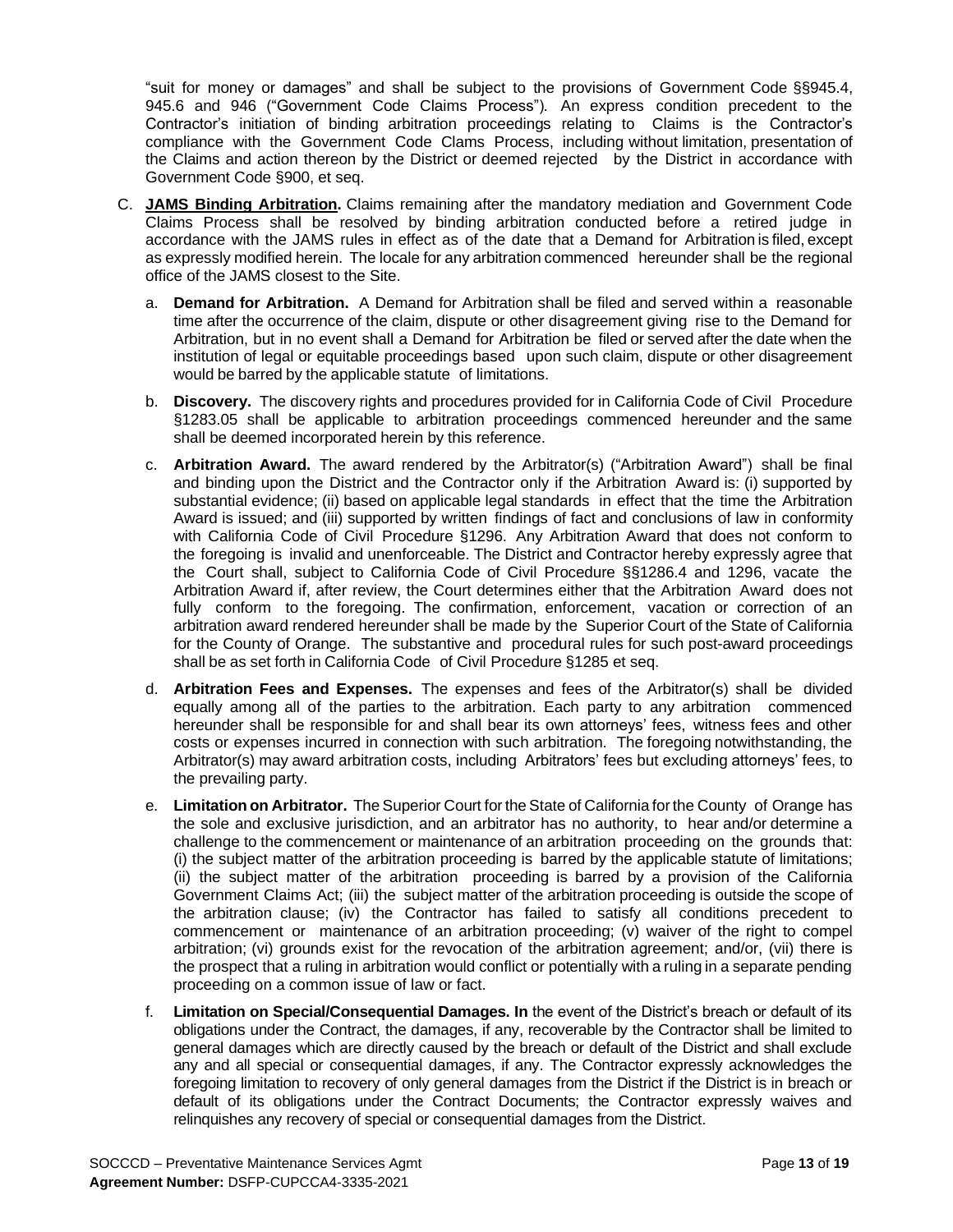g. **Services to Continue.** In the event of a dispute between the Parties as to performance of the Services, the interpretation of this Agreement, or payment or non-payment for Services performed or not performed, the Parties shall attempt to resolve the dispute. Pending resolution of the dispute, Contractor agrees to continue to diligently perform and provide Services hereunder until completion of the Services. If the dispute is not resolved, Contractor agrees it will neither rescind this Agreement nor stop the progress of the Services.

## 10. **DISTRICT'S RESPONSIBILITIES.**

- A. **District Provided Information.** The District shall provide to the Contractor full information regarding requirements for the Project, including information regarding the District's objectives, schedule, constraints and criteria. At the written request of the Contractor, District shall provide Contractor copies of applicable documents related to the Project.
- B. **District Representative.** The District shall appoint a representative authorized to act on the District's behalf with respect to the Project. The District or its authorized representative shall render decisions in a timely manner. Contractor shall follow and accept directives from the District's designated representatives and not from other District employees or consultants. The District shall notify Contractor in writing if, at its sole option, it makes a change in the District representatives. Unless modified by written notice by the District to the Contractor, the primary District Representative is:

#### **Project Manager**

[[ Project Manager ]] [[ Project Manager Email ]]

- C. **District Notification.** The District shall give prompt written notice to the Contractor if the District becomes aware of any fault or defect in the Project or nonconformance with the Agreement. However, the District's failure or omission to do so shall not relieve the Contractor of their responsibilities hereunder and the District shall have no duty to observe, inspect or investigate the Project.
- D. **District Consultants.** Other consultants required or desired by the District in connection with the Project shall be retained and paid for by the District.

### 11. **MISCELLANEOUS.**

A. **Representations and Warranties.** Contractor and its subcontractors on its own behalf and on behalf of all of its employees, makes the following certifications, representations, and warranties for the benefit of the District. In addition, Contractor and its subcontractors acknowledge and agree that the District, in deciding to engage Contractor pursuant to this Agreement, is relying upon the truth and validity of the following certifications, representations and warranties and their effectiveness throughout the term of this Agreement and the course of Contractor's engagement hereunder:

Contractor and its employees are qualified in all respects to provide to the District all of the Services contemplated by this Agreement and, to the extent required by any applicable laws, Contractor and its employees have all licenses, permits, qualifications, and/or governmental approvals that are legally required to perform the Services as described herein. Such licenses, permits, qualifications, and/or governmental approvals shall be maintained throughout the term of this Agreement.

Contractor, in providing the Services and in otherwise carrying out its obligations to the District under this Agreement, shall, at all times, comply with all applicable federal, state, and local laws, rules, regulations, and ordinances, including workers' compensation and equal protection and non-discrimination laws. Contractor shall be liable for all violations of such laws and regulations in connection with the Services as described herein.

B. **Equal Opportunity/Non-Discrimination.** Contractor shall not discriminate against any individual with respect to their compensation, terms, conditions, or privileges of employment; or discriminate in any way which would deprive or tend to deprive any individual of employment opportunities or otherwise adversely affect their status as a consultant because of such individual's race, color, religion, sex, national origin, age, disability, medical condition, marital status, veteran status, or any other category protected by law.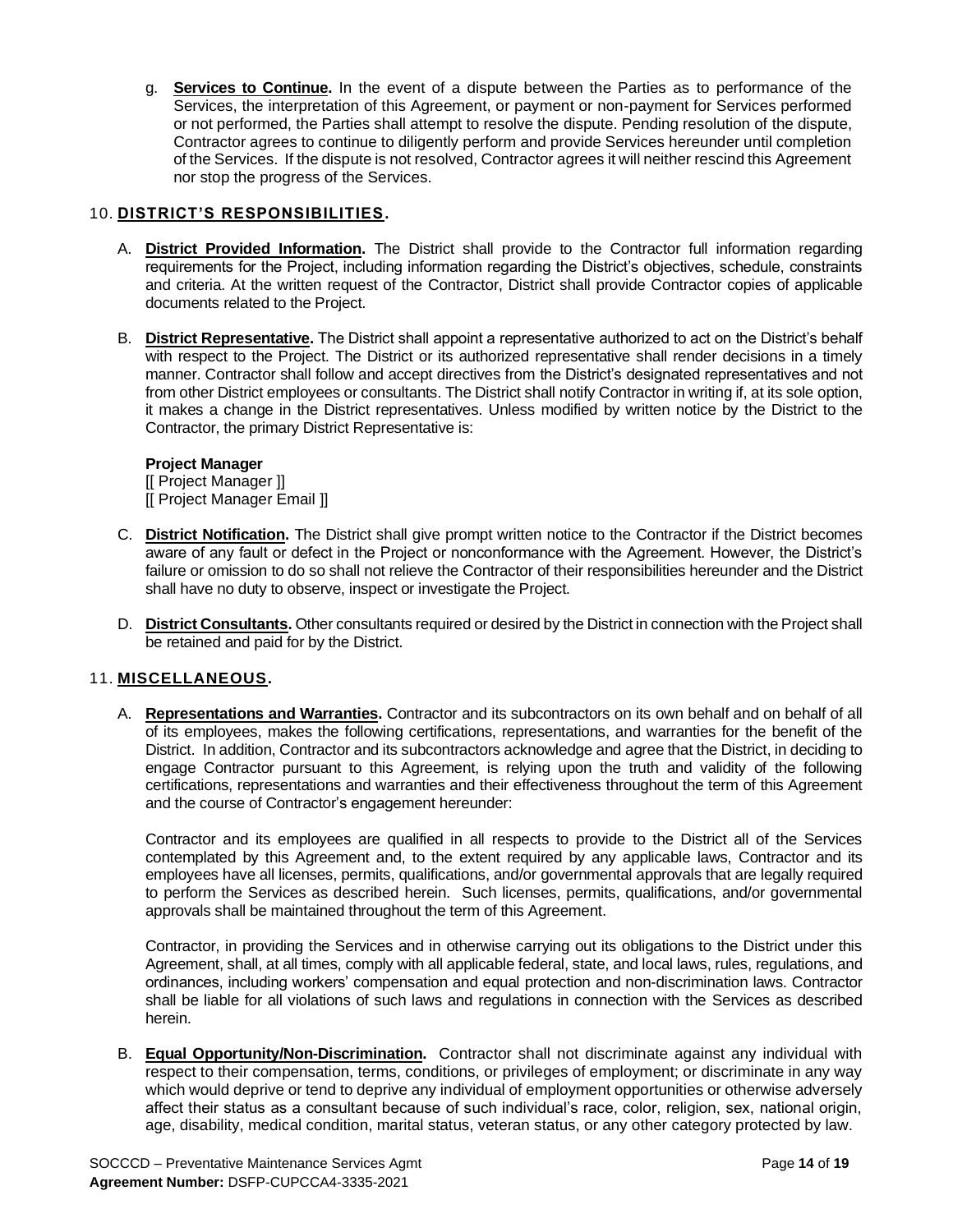Contractor shall ensure that all Services and benefits rendered to the District, its Board of Trustees, officers, agents, employees, representatives, students, consultants/contractors and volunteers are provided free of any form of harassment and without regard to race, color, religion, sex, age, disability, medical condition, marital status, national origin, veteran status, or any other category protected by law. Contractor shall comply with Americans with Disabilities Act and the Rehabilitation Act of 1973, as amended.

- C. **Certification Regarding the California Penal Code Section 290.** By executing this Agreement, Contractor agrees to comply with the rules and regulations of the Sex Offender Registration Act, California Penal Code Section 290.95. Contractor certifies and understands that every person required to register under Section 290 shall disclose their status as a registrant, upon application or acceptance of a position, to that person, group, or organization. Furthermore, no person who is required to register under Section 290 because of a conviction for a crime where the victim was a minor under sixteen (16) years of age shall be an employer, employee, or independent Contractor, or act as a volunteer with any person, group, or organization in a capacity in which the registrant would be working directly and in an unaccompanied setting with minor children on more than an incidental and occasional basis or have supervision or disciplinary power over minor children. A violation of this section is a misdemeanor punishable by a fine not exceeding One Thousand Dollars (\$1,000), by imprisonment in a county jail not to exceed a period of six (6) months, or by both that fine and imprisonment.
- D. **Background Check.** Contractor hereby certifies that Contractor has never been charged with a felony, including any "violent felony" as defined in California Civil Code section 667.5(c) or serious felony defined by California Civil Code section 1192.7 prior to, or on the date of, this Agreement. Contractor shall notify District in writing immediately if Contractor is charged with any felony during the term of this Agreement in which case District may terminate this Agreement immediately. Contractor further hereby authorizes the District or other organizations to conduct a comprehensive review of his/her background upon District's request. Contractor hereby consents to the background check to the fullest extent permitted by law. Contractor agrees to indemnify, defend and hold harmless the District from any claims, damages, harms, and costs, including legal and processing fees arising from the requirements of this Section, including any such issue arising from any felony Contractor has been charged with, or is charged with, during this Agreement. Failure to complete any required step to provide the background check and information required herein upon District request within thirty (30) days shall be grounds for termination of this Agreement. Costs, fees, expenses or other charges relating to Department of Justice fingerprint checks of Contractor employees pursuant to the foregoing shall be borne solely and exclusively by the Contractor.
- E. **Audit and Inspection of Records.** At any time during the normal business hours and as often as District may deem necessary, Contractor shall make available to District for examination at District's place of business as specified herein, all data, records, investigation reports and all other materials respecting matters covered by this Agreement and Contractor will permit the District to audit, and to make audits of all invoices, materials, payroll, records of personnel and other data related to all matters covered by this Agreement.
- F. Confidential/Proprietary Information. The Contractor and its personnel may, in the course of completing obligations hereunder: (i) prepare materials consisting of or incorporating District confidential/proprietary information; or (ii) have access to District confidential/proprietary information. Except as required by a valid order of a court of competent jurisdiction, the Contractor and its personnel shall not disburse, distribute or disseminate to any person or entity in any and in whole or in part any District confidential/proprietary information.
- G. **Review, Approval, or Acceptance. Review**, approval or acceptance of Contractor's Services whether by District or others, shall not relieve Contractor from responsibility for accuracy of Contractor's Services.
- H. **Cumulative Rights, Waiver, and Modification.** Duties and obligations imposed by this Agreement, and rights and obligations hereunder are in addition to and not in lieu of any imposed by or available at law or inequity. The failure of District or Contractor to seek redress for violation of, or to insist upon, the strict performance of any term or condition of this Agreement shall not be deemed a waiver by that party of such term or condition, or prevent a subsequent similar act from again constituting a violation of such term or condition.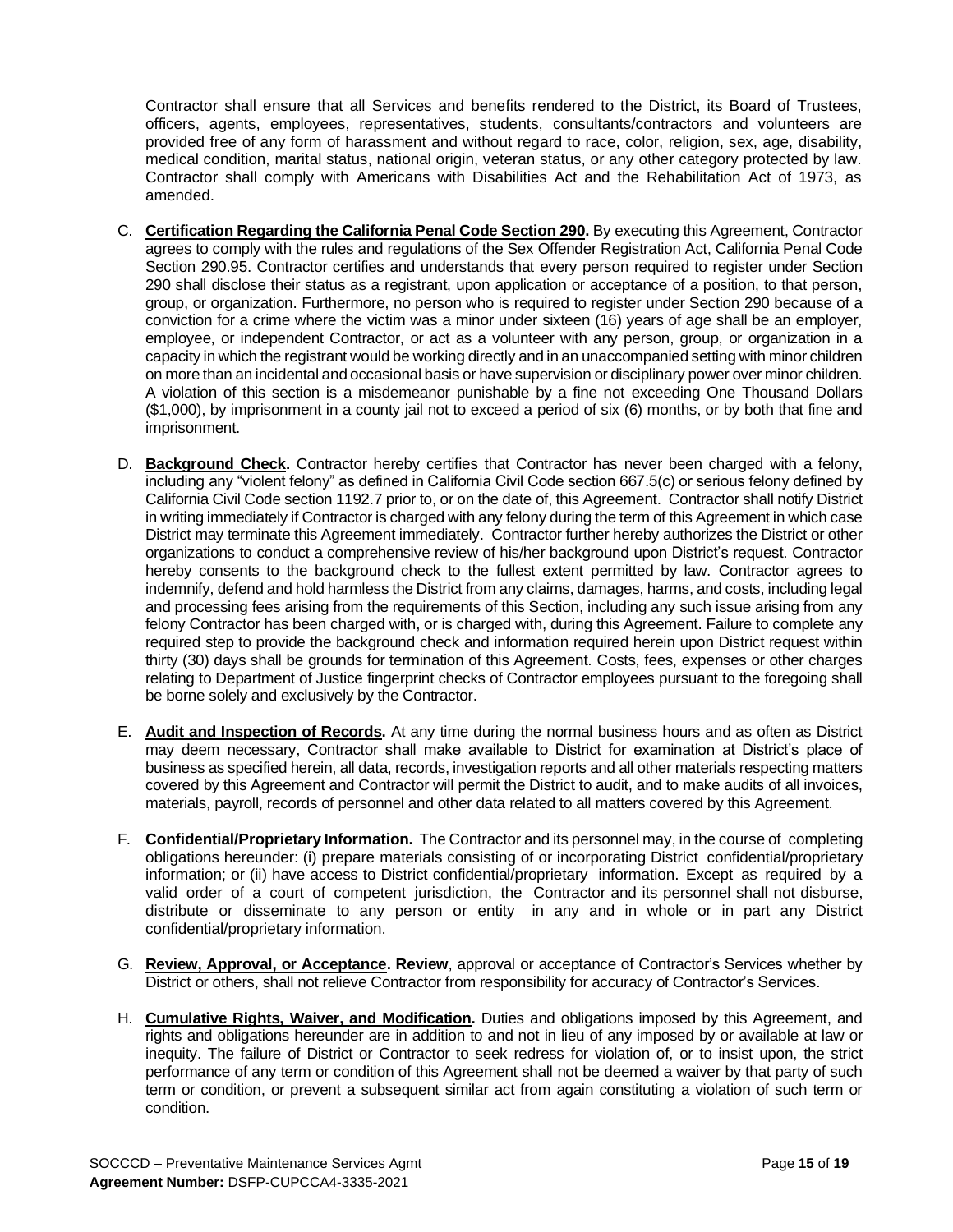- I. **Employment with Public Agency.** If Contractor is an employee of another public agency, Contractor agrees that they will not receive salary or remuneration, other than vacation pay, for the actual time in which Services are actually being performed pursuant to this Agreement.
- J. **Governing Law.** The terms and conditions of this Agreement shall be governed by the laws of the State of California with jurisdiction/venue in Orange, California.
- K. **Force Majeure.** The Contractor and District are excused from performance during the time and to the extent that they are prevented from obtaining, performing any act or rendering any Services required under this Agreement by a Force Majeure Event. If a Force Majeure Event caused the failure or delay beyond the Parties' control and which by the Parties' exercise of due diligence could not reasonably have been avoided, an extension of contract times in an amount equal to the time loss due to such delay shall be the Contractor's sole and exclusive remedy for such delay. A "Force Majeure Event" shall mean events or circumstances occurring by acts of God, such as tornadoes, lightning, earthquakes, hurricanes, floods, or other natural disasters; epidemics; pandemics; quarantine restrictions; fire; strikes; lock-out; commandeering of materials, products, plants or facilities by the government; terrorist attacks; wars; riots; civil disturbances; or governmental acts, including sanction, embargo, and import or export regulation, or order; when satisfactory evidence thereof is presented to the other party, provided that it is satisfactorily established that the non-performance is not due to the fault or neglect of the party not performing.
- L. **Independent Contractor.** Contractor, in the performance of this Agreement, shall be and act as an independent Contractor and not an employee of the District. Contractor and its subcontractors, understand and agree that they shall not be considered officers, agents, employees, or volunteers of the District, and are not entitled to benefits of any kind or nature normally provided employees of the District and/or to which District's employees are normally entitled, including, but not limited to, State Unemployment Compensation or Workers' Compensation. Contractor assumes the full responsibility of their actions and/or liabilities including those of their employees or agents as they relate to the Services to be provided under this Agreement. Contractor shall assume full responsibility for withholding and payment of all federal, state, local and applicable income taxes; workers' compensation; contributions, including but not limited to, unemployment insurance and social security with respect to Contractor and Contractor's employees. Contractor should be aware that the IRS regulations require District to report total income exceeding six hundred dollars (\$600) under this and any additional Agreements in any given year. The District will not withhold taxes, unemployment insurance or social security for Contractor or Contractor's employees or subcontractors. Contractor agrees to defend, indemnify and hold the District, its Board of Trustees, officers, agents, employees, representatives, and volunteers harmless from and against any and all liability arising from any failure or alleged failure of Contractor to withhold or pay any applicable tax, unemployment insurance or social security when due or any failure or alleged failure to comply with any applicable regulation applicable to Contractor's employees or subcontractors.
- M. **Assignment.** The obligations of the Contractor pursuant to this Agreement shall not be assigned by the Contractor without the express written approval of the District.
- N. **Notices.** All notices or demands to be given under this Agreement by either Party to the other Party shall be in writing and given either by: (a) personal service or (b) by U.S. Mail, mailed either by certified or registered mail, return receipt requested, with postage prepaid. Service shall be considered given when received, if personally served, or, if mailed, on the third day after deposit in any U.S. Post Office. The address to which notices or demands may be given by either Party may be changed by written notice given in accordance with the notice provisions of this Article. At the date of this Agreement:

| DISTRICT: | South Orange County Community College District           |
|-----------|----------------------------------------------------------|
|           | Priya Jerome, Exec. Dir.-Procurement, Central Srvs. & RM |
|           |                                                          |
|           | 28000 Marguerite Parkway                                 |
|           | Mission Viejo, CA 92692                                  |
|           | (949) 582-4850 / purchasing-dept@socccd.edu              |
|           |                                                          |

#### CONSULTANT:

[[ Name (Primary Second Party) ]]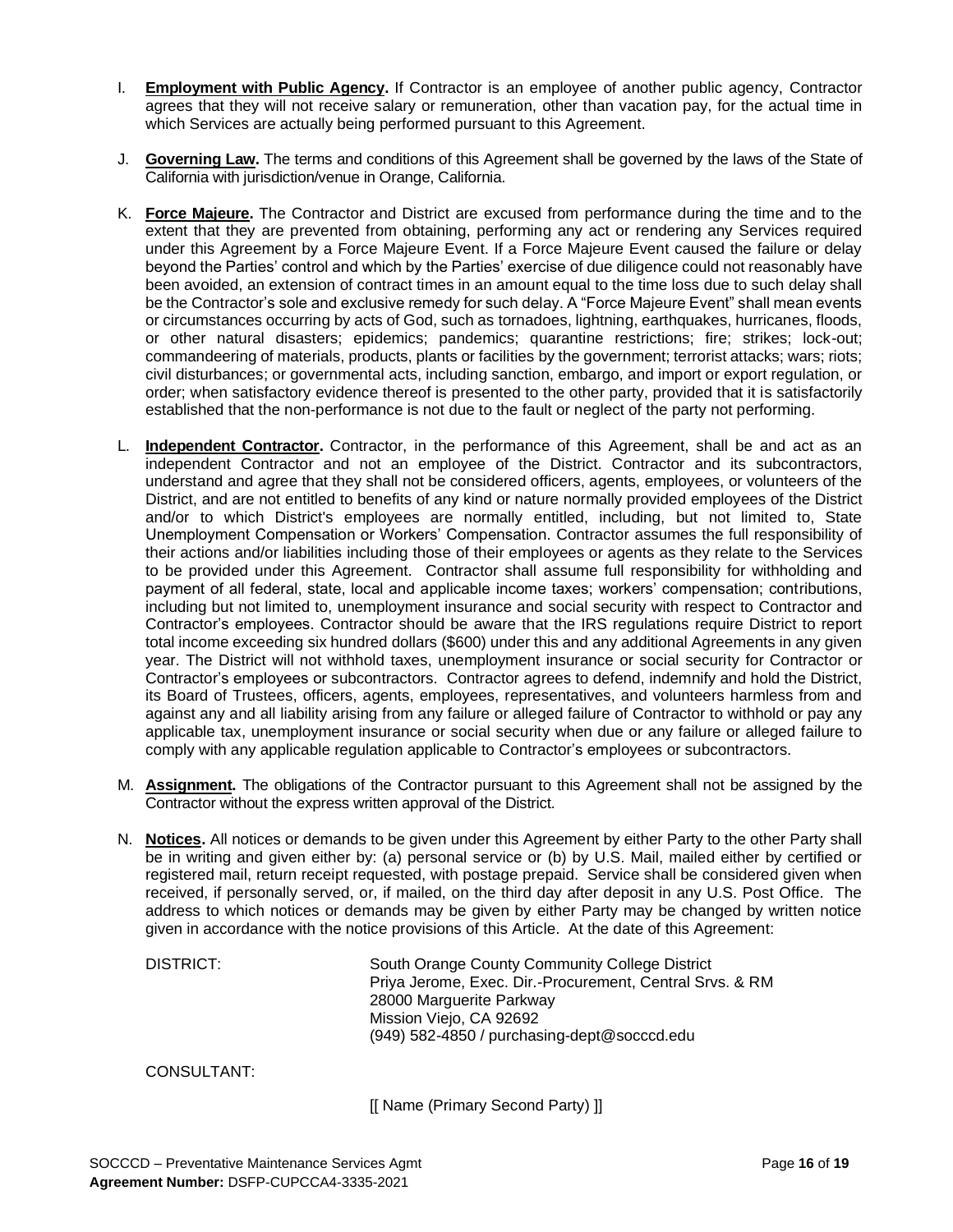[[ Contact Name (Primary Second Party Contact) ]]**,** [[ Contact Title

(Primary Second Party Contact) ]]

[[ Street Line 1 (Primary Second Party) ]]

[[ City/Town (Primary Second Party) ]], [[ State/Province (Primary Second Party) ]] [[ Postal Code (Primary Second Party) ]]

[[ Contact Phone Number (Primary Second Party Contact) ]] **/** [[ Contact

E-mail (Primary Second Party Contact) ]]

A Party may change their designated representative and/or address for the purposes of receiving notices and communications under this Agreement by notifying the other Party of the change in writing and in the manner described in this Article.

O. **Communications.** Communication between the Parties shall be sent to the following addresses:

| <b>DISTRICT</b>               | <b>CONSULTANT</b>                          |
|-------------------------------|--------------------------------------------|
| [[ Project Manager ]]         | [[ Name (Primary Second Party) ]]          |
| South Orange County Community | [[ Name of Contractor ]]                   |
| <b>College District</b>       |                                            |
| 28000 Marguerite Parkway      | [[ Street Line 1 (Primary Second Party) ]] |
| Mission Viejo, CA 92692       | [[ City/Town (Primary Second Party) ]]     |
| [[ Project Manager Email ]]   | [[ Contractor Email ]]                     |
|                               |                                            |

- P. **Severability**. If any provision of this Agreement is deemed illegal, invalid unenforceable or void by any court of competent jurisdiction, such provision shall be deemed stricken and deleted here from, but all remaining provisions will remain and continue in full force and effect.
- Q. **Interpretation**. In interpreting this Agreement, it shall be deemed to have been prepared by the Parties jointly, and no ambiguity shall be resolved against District on the premise that it or its attorneys were responsible for drafting this Agreement or any provision hereof. The captions or heading set forth in this Agreement are for convenience only and in no way define, limit, or describe the scope or intent of any Articles or other provisions of this Agreement. Any reference in this Agreement to an Article, unless specified otherwise, shall be a reference to an Article of this Agreement.
- R. **Conflict of Interest.** Contractor hereby represents, warrants and covenants that (i) at the time of execution of this Agreement, Contractor has no interest and shall not acquire any interest in the future, whether direct or indirect, which would conflict in any manner or degree with the performance of Services under this Agreement; (ii) Contractor has no business or financial interests which are in conflict with Contractor's obligations to District under this Agreement; and (iii) Contractor shall not employ in the performance of Services under this Agreement any person or entity having any such interests.
- S. **Certification Regarding Debarment, Suspension or Other Ineligibility.** (Applicable to all agreements funded in part or whole with federal funds).
	- a. By executing this contractual instrument, Contractor agrees to comply with applicable federal suspension and debarment regulations, including, but not limited to, regulations implementing Executive Order 12549 (29 C.F.R. Part 98) (see Appendix 15).
	- b. By executing this contractual instrument, Contractor certifies to the best of its knowledge and belief that it and its principals:
		- i. Are not presently debarred, suspended, proposed for debarment, declared ineligible, or voluntarily excluded from covered transactions by any federal department or agency;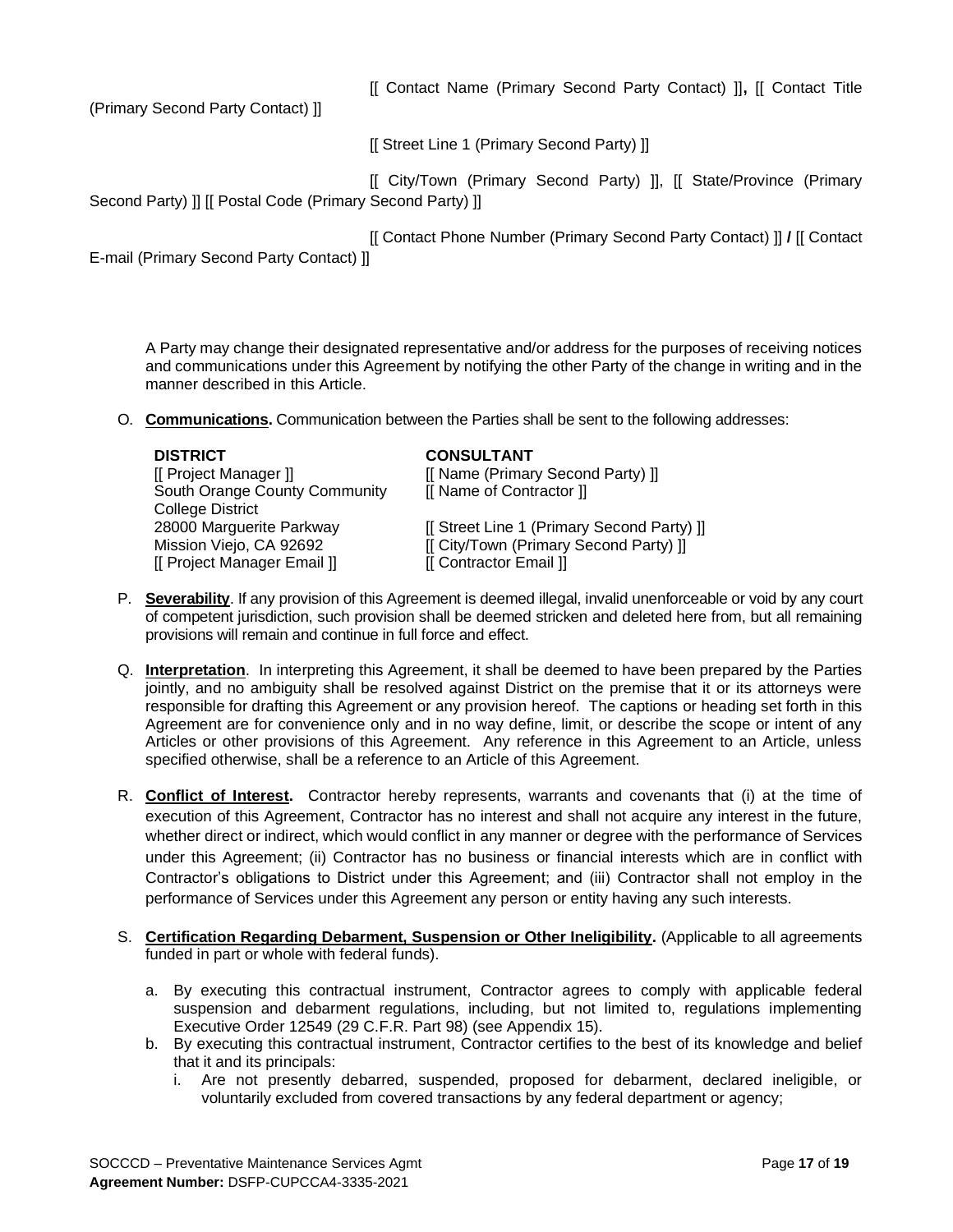- ii. Have not, within a three-year period preceding the execution of this contractual instrument, been convicted of, or had a civil judgment rendered against them, for: (a) Commission of fraud or a criminal offense in connection with obtaining, attempting to obtain, or performing a public (Federal, State or Local) or private transaction or contract; (b) Violation of Federal or State antitrust statutes; (c) Commission of embezzlement, theft, forgery, bribery, falsification or destruction of records, making false statements, tax evasion, receiving stolen property, making false claims, or obstruction of justice; or (d) Commission of any other offense indicating a lack of business integrity or business honesty that seriously and directly affects Contractor's present responsibility;
- iii. Are not presently indicted for, or otherwise criminally or civilly charged by any government entity (Federal, State or Local), with commission of any of the offenses enumerated in b.2) above, of this certification; and
- iv. Have not, within a three-year period preceding the execution of this contractual instrument, had one or more public transaction (Federal, State or Local) terminated for cause or default.
- c. Shall not, except as otherwise provided under applicable federal regulations, knowingly enter into any lower tier covered transaction with a person who is proposed for debarment, debarred, suspended, declared ineligible, or voluntarily excluded by any federal department or agency from participation in such transaction; and
- d. Include in all lower tier covered transactions, and all solicitations for covered transactions, provisions substantially similar to those set forth herein.
- T. **Entire Agreement/Amendment.** The Agreement documents consist of this Agreement, any attachments referenced herein, and all amendments and/or modifications issued in writing, duly approved or ratified by the District's Board of Trustees, and executed by the Parties shall be interpreted to the benefit of the District. Conflicting provisions hereof, if any, shall prevail in the following descending order of precedence: (a) provisions set forth in this Agreement, (b) provisions set forth in any referenced attachments or exhibits to this Agreement attached or incorporated herein by reference. However, the Parties understand and agree that the service specified in the Agreement and any provisions set forth in any referenced attachments or exhibits to this Agreement is intended to cooperate and be complementary; provided further, however, that in the event of a conflict between the Agreement and the provisions set forth in any referenced attachments or exhibits, the Agreement shall control, unless the provisions set forth in any referenced attachments or exhibits to this Agreement provides the District with greater benefits or more expansive Work in which case the provisions set forth in any referenced attachments or exhibits to this Agreement shall complement the terms of this Agreement.
- U. **Supersedes.** This Agreement constitutes the entire Agreement between the parties to this Agreement and supersedes all prior and contemporaneous negotiations and understandings between the Parties whether oral or written expressed or implied in relation to the Services contemplated in this Agreement for this specific Project. No other Agreement or understanding concerning the same has been entered into or will be recognized.
- V. **Authority to Execute.** The individual(s) executing this Agreement on behalf of the Contractor is/are duly and fully authorized to execute this Agreement on behalf of Contractor and to bind the Contractor to each and every term, condition, and covenant of this Agreement.
- W. **Approval by District's Board of Trustees.** Pursuant to Education Code Section 81655, this Agreement is not valid and does not constitute an enforceable obligation against the District unless and until District's Board of Trustees has approved or ratified this Agreement as evidenced by a motion duly passed and adopted by the Board of Trustees.

## **[SIGNATURE PAGE TO FOLLOW]**